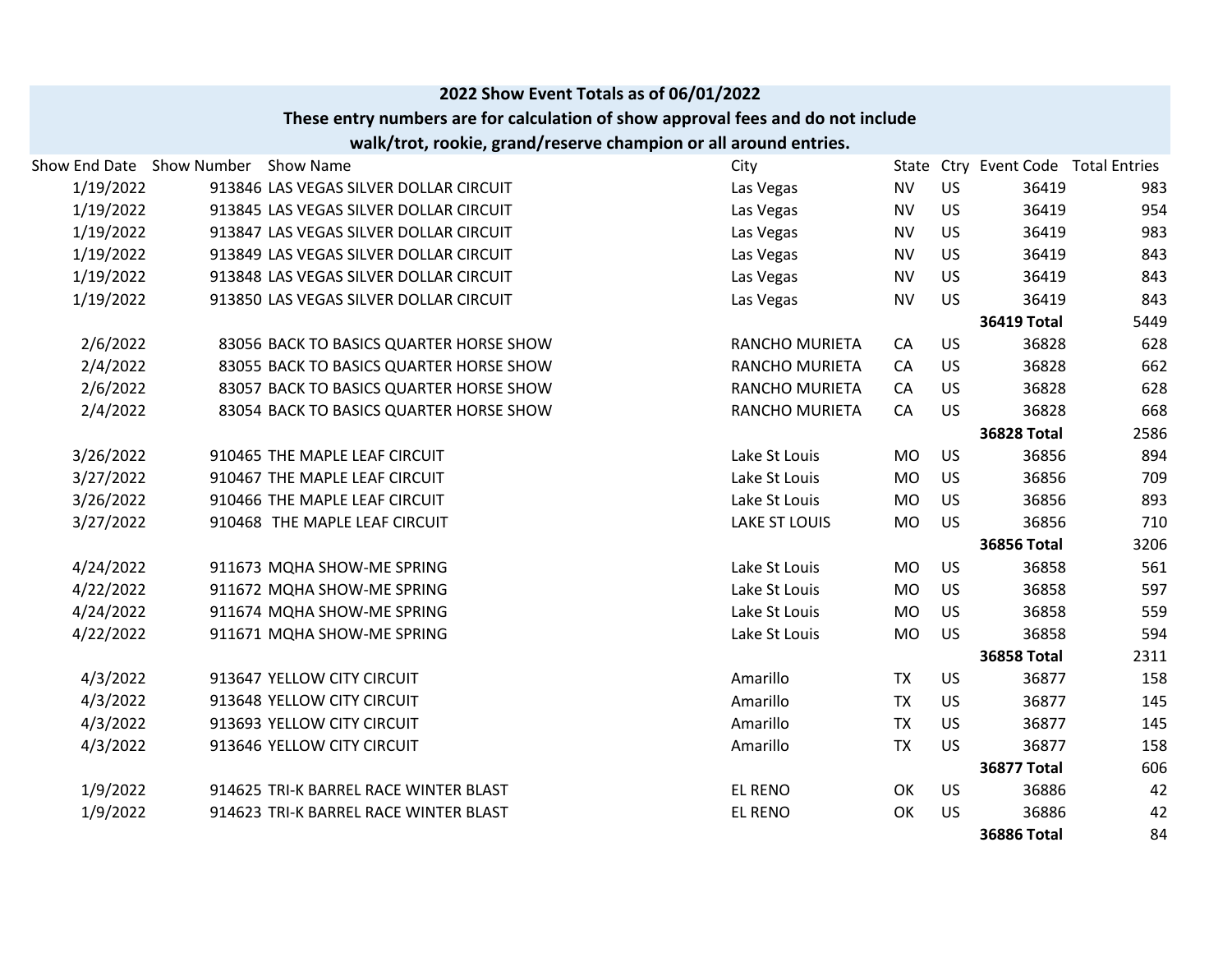| 5/6/2022  | 913706 AREA 2 QUARTER HORSE PROMOTIONAL               | JERSEYVILLE   | ON        | CA        | 36930              | 389  |
|-----------|-------------------------------------------------------|---------------|-----------|-----------|--------------------|------|
| 5/6/2022  | 913707 AREA 2 QUARTER HORSE PROMOTIONAL               | JERSEYVILLE   | ON        | CA        | 36930              | 389  |
| 5/8/2022  | 913709 AREA 2 QUARTER HORSE PROMOTIONAL               | JERSEYVILLE   | ON        | CA        | 36930              | 362  |
| 5/8/2022  | 913708 AREA 2 QUARTER HORSE PROMOTIONAL               | JERSEYVILLE   | ON        | CA        | 36930              | 362  |
|           |                                                       |               |           |           | <b>36930 Total</b> | 1502 |
| 4/1/2022  | 913570 MARTINGANZA AMERICAN QUARTER HORSE SHOW        | Williamston   | <b>NC</b> | US        | 36955              | 663  |
| 4/1/2022  | 913569 MARTINGANZA AMERICAN QUARTER HORSE SHOW        | Williamston   | NC        | US        | 36955              | 662  |
| 4/1/2022  | 913568 MARTINGANZA AMERICAN QUARTER HORSE SHOW        | Williamston   | NC        | US        | 36955              | 662  |
| 4/3/2022  | 913571 MARTINGANZA AMERICAN QUARTER HORSE SHOW        | Williamston   | NC        | US        | 36955              | 650  |
| 4/3/2022  | 913573 MARTINGANZA AMERICAN QUARTER HORSE SHOW        | Williamston   | NC        | US        | 36955              | 649  |
| 4/3/2022  | 913572 MARTINGANZA AMERICAN QUARTER HORSE SHOW        | Williamston   | <b>NC</b> | US        | 36955              | 649  |
|           |                                                       |               |           |           | <b>36955 Total</b> | 3935 |
| 3/27/2022 | 914445 VQHA SPRING BREAK OUT CLASSIC                  | Lexington     | VA        | US        | 36956              | 686  |
| 3/27/2022 | 914443 VQHA SPRING BREAK OUT CLASSIC                  | Lexington     | VA        | US        | 36956              | 686  |
| 3/27/2022 | 914446 VQHA SPRING BREAK OUT CLASSIC                  | Lexington     | VA        | US        | 36956              | 672  |
| 3/27/2022 | 914444 VQHA SPRING BREAK OUT CLASSIC                  | Lexington     | VA        | US        | 36956              | 686  |
| 3/27/2022 | 914442 VQHA SPRING BREAK OUT CLASSIC                  | Lexington     | VA        | <b>US</b> | 36956              | 673  |
| 3/27/2022 | 914441 VQHA SPRING BREAK OUT CLASSIC                  | Lexington     | VA        | US        | 36956              | 673  |
|           |                                                       |               |           |           | <b>36956 Total</b> | 4076 |
| 3/20/2022 | 911924 MARCH TO THE ARCH                              | Fort Worth    | <b>TX</b> | <b>US</b> | 36989              | 869  |
| 3/18/2022 | 911921 MARCH TO THE ARCH                              | Fort Worth    | <b>TX</b> | US        | 36989              | 794  |
| 3/20/2022 | 911922 MARCH TO THE ARCH                              | Fort Worth    | <b>TX</b> | US        | 36989              | 883  |
| 3/18/2022 | 911920 MARCH TO THE ARCH                              | Fort Worth    | <b>TX</b> | US        | 36989              | 802  |
| 3/18/2022 | 911919 MARCH TO THE ARCH                              | Fort Worth    | <b>TX</b> | US        | 36989              | 799  |
| 3/20/2022 | 911923 MARCH TO THE ARCH                              | Fort Worth    | <b>TX</b> | US        | 36989              | 863  |
|           |                                                       |               |           |           | <b>36989 Total</b> | 5010 |
| 2/5/2022  | 82868 EWD-CHISHOLM CHALLENGE - FORT WORTH STOCK SHOW  | Fort Worth    | <b>TX</b> | US        | 37007              | 128  |
| 2/5/2022  | 99829 FORT WORTH STOCK SHOW & RODEO                   | Fort Worth    | <b>TX</b> | US        | 37007              | 661  |
| 2/5/2022  | 90001 FORT WORTH STOCK SHOW & RODEO                   | Fort Worth    | <b>TX</b> | US        | 37007              | 661  |
| 2/5/2022  | 92852 FORT WORTH STOCK SHOW & RODEO                   | Fort Worth    | <b>TX</b> | US        | 37007              | 661  |
| 2/5/2022  | 84890 VERSATILITY RANCH HORSE SOUTHWESTERN EXPOSITION | Fort Worth    | <b>TX</b> | US        | 37007              | 376  |
|           |                                                       |               |           |           | <b>37007 Total</b> | 2487 |
| 1/13/2022 | 910424 FOX LEA FARM WINTER CIRCUIT                    | <b>VENICE</b> | FL.       | <b>US</b> | 37037              | 698  |
| 1/13/2022 | 910423 FOX LEA FARM WINTER CIRCUIT                    | <b>VENICE</b> | FL.       | <b>US</b> | 37037              | 697  |
| 1/9/2022  | 910421 FOX LEA FARM WINTER CIRCUIT                    | <b>VENICE</b> | <b>FL</b> | <b>US</b> | 37037              | 793  |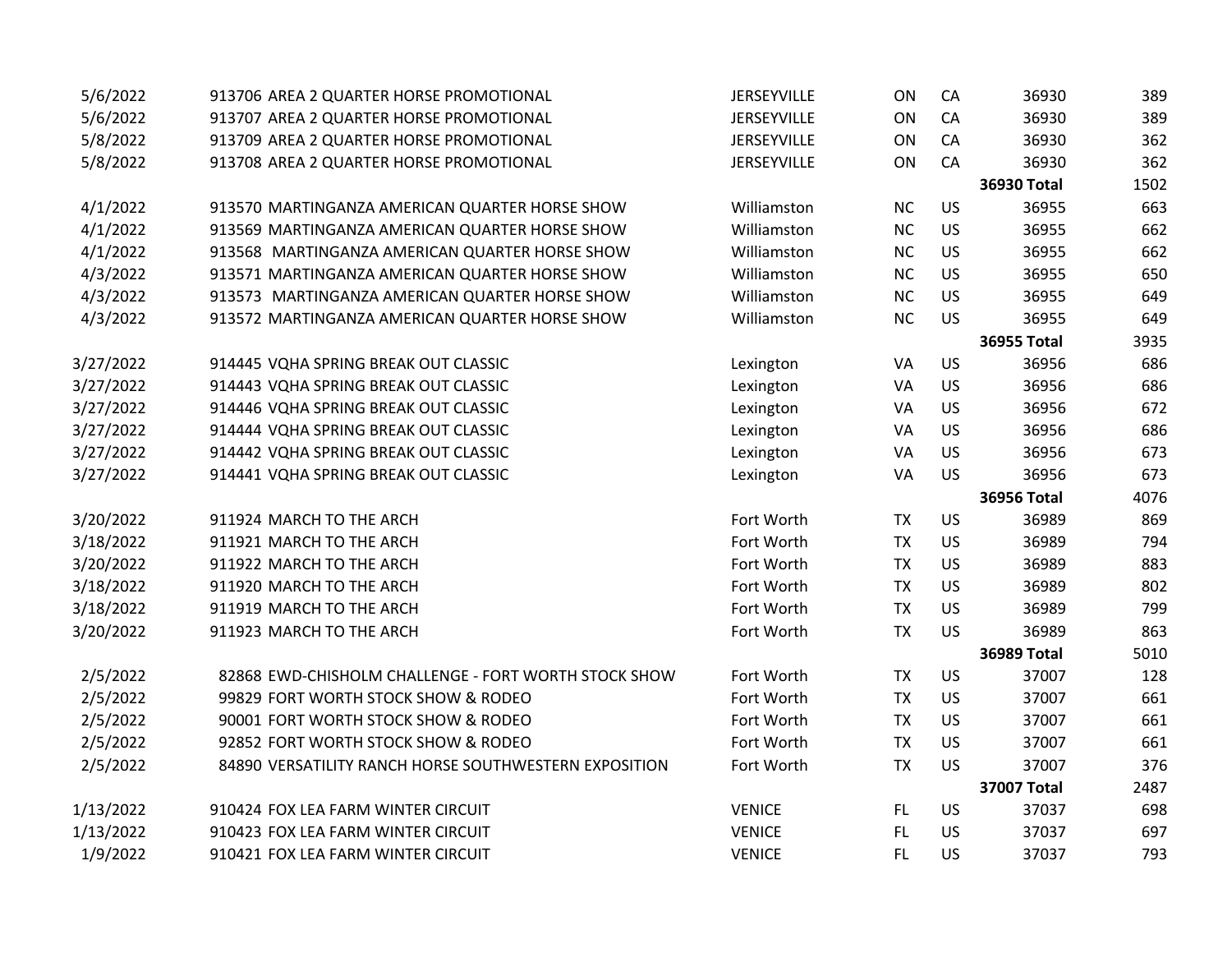| 1/13/2022 | 910422 FOX LEA FARM WINTER CIRCUIT             | <b>VENICE</b>  | FL.        | US        | 37037              | 700  |
|-----------|------------------------------------------------|----------------|------------|-----------|--------------------|------|
| 1/9/2022  | 910420 FOX LEA FARM WINTER CIRCUIT             | <b>VENICE</b>  | FL         | US        | 37037              | 799  |
| 1/9/2022  | 910419 FOX LEA FARM WINTER CIRCUIT             | <b>VENICE</b>  | FL.        | US        | 37037              | 799  |
|           |                                                |                |            |           | 37037 Total        | 4486 |
| 2/6/2022  | 911784 BELLRINGER CIRCUIT                      | <b>DENVER</b>  | CO         | US        | 37073              | 480  |
| 2/6/2022  | 911785 BELLRINGER CIRCUIT                      | <b>DENVER</b>  | CO         | US        | 37073              | 464  |
| 2/6/2022  | 911783 BELLRINGER CIRCUIT                      | <b>DENVER</b>  | CO         | US        | 37073              | 482  |
| 2/6/2022  | 911786 BELLRINGER CIRCUIT                      | <b>DENVER</b>  | CO         | US        | 37073              | 464  |
|           |                                                |                |            |           | 37073 Total        | 1890 |
| 4/4/2022  | 912891 HQHA STOCK SHOW                         | <b>CONYERS</b> | GA         | US        | 37087              | 845  |
| 4/4/2022  | 912889 HQHA STOCK SHOW                         | <b>CONYERS</b> | GA         | US        | 37087              | 867  |
| 4/2/2022  | 912887 HQHA STOCK SHOW                         | <b>CONYERS</b> | GA         | US        | 37087              | 867  |
| 4/4/2022  | 912890 HQHA STOCK SHOW                         | <b>CONYERS</b> | GA         | US        | 37087              | 845  |
| 4/2/2022  | 912888 HQHA STOCK SHOW                         | <b>CONYERS</b> | GA         | US        | 37087              | 867  |
|           |                                                |                |            |           | <b>37087 Total</b> | 4291 |
| 4/10/2022 | 913661 GQHA PRO AM                             | <b>CONYERS</b> | GA         | US        | 37088              | 611  |
| 4/9/2022  | 913658 GQHA PRO AM                             | <b>CONYERS</b> | GA         | US        | 37088              | 808  |
| 4/9/2022  | 913659 GQHA PRO AM                             | <b>CONYERS</b> | GA         | US        | 37088              | 811  |
| 4/10/2022 | 913663 GQHA PRO AM                             | <b>CONYERS</b> | GA         | US        | 37088              | 611  |
| 4/9/2022  | 913660 GQHA PRO AM                             | <b>CONYERS</b> | GA         | US        | 37088              | 809  |
| 4/10/2022 | 913662 GQHA PRO AM                             | <b>CONYERS</b> | GA         | US        | 37088              | 611  |
|           |                                                |                |            |           | <b>37088 Total</b> | 4261 |
| 3/27/2022 | 910585 GOLD RUSH CIRCUIT                       | <b>DENVER</b>  | CO         | US        | 37089              | 223  |
| 3/25/2022 | 910584 GOLD RUSH CIRCUIT                       | <b>DENVER</b>  | CO         | US        | 37089              | 219  |
| 3/25/2022 | 910583 GOLD RUSH CIRCUIT                       | <b>DENVER</b>  | CO         | US        | 37089              | 219  |
| 3/27/2022 | 910586 GOLD RUSH CIRCUIT                       | <b>DENVER</b>  | CO         | US        | 37089              | 223  |
|           |                                                |                |            |           | 37089 Total        | 884  |
| 3/6/2022  | 903067 IQHA SHAMROCK SHUFFLE                   | CLOVERDALE     | ${\sf IN}$ | US        | 37093              | 864  |
| 3/6/2022  | 903070 IQHA SHAMROCK SHUFFLE                   | CLOVERDALE     | $\sf IN$   | US        | 37093              | 870  |
| 3/6/2022  | 903068 IQHA SHAMROCK SHUFFLE                   | CLOVERDALE     | $\sf IN$   | US        | 37093              | 864  |
| 3/4/2022  | 903066 IQHA SHAMROCK SHUFFLE                   | CLOVERDALE     | $\sf IN$   | US        | 37093              | 863  |
| 3/6/2022  | 903069 IQHA SHAMROCK SHUFFLE                   | CLOVERDALE     | IN         | US        | 37093              | 875  |
|           |                                                |                |            |           | 37093 Total        | 4336 |
| 3/6/2022  | 910742 STOCK HORSE TEXAS KICKOFF CLASSIC & VRH | Bryan          | <b>TX</b>  | US        | 37167              | 212  |
| 3/6/2022  | 910741 STOCK HORSE OF TEXAS KICK OFF CLASSIC   | <b>Bryan</b>   | <b>TX</b>  | <b>US</b> | 37167              | 149  |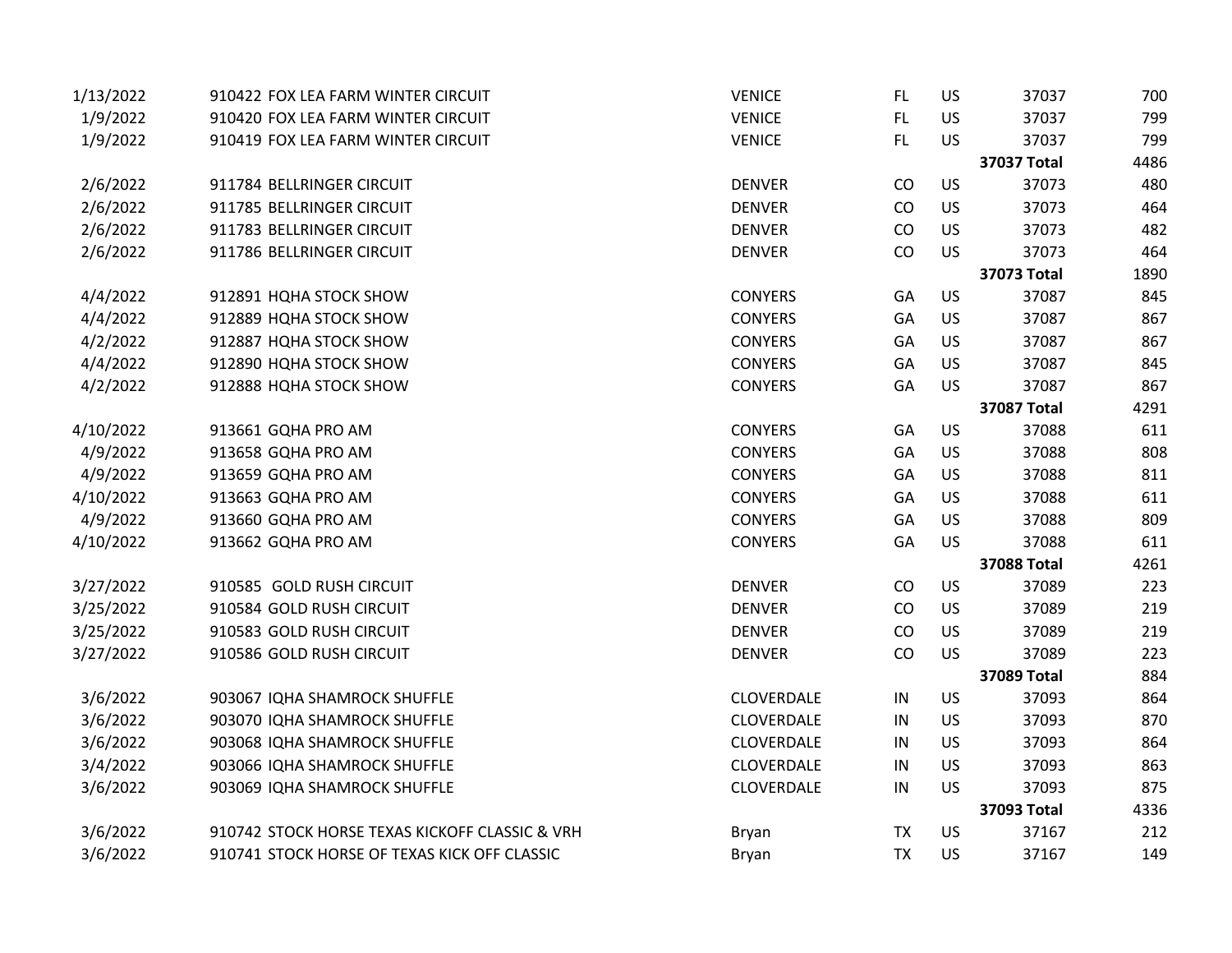|           |                                                 |                |           |           | 37167 Total        | 361    |
|-----------|-------------------------------------------------|----------------|-----------|-----------|--------------------|--------|
| 4/3/2022  | 912630 TEXAS TECH SHTX                          | Lubbock        | <b>TX</b> | US        | 37168              | 155    |
| 4/3/2022  | 912629 TEXAS TECH SHTX                          | Lubbock        | <b>TX</b> | US        | 37168              | 48     |
|           |                                                 |                |           |           | <b>37168 Total</b> | 203    |
| 5/1/2022  | 910749 CIRCLE UP AT CIRCLE T RANCH HORSE SHOW   | Hamilton       | <b>TX</b> | <b>US</b> | 37169              | 223    |
| 5/1/2022  | 910748 CIRCLE UP AT CIRCLE T RANCH HORSE SHOW   | Hamilton       | <b>TX</b> | <b>US</b> | 37169              | 92     |
|           |                                                 |                |           |           | <b>37169 Total</b> | 315    |
| 1/9/2022  | 915415 TRI-K BARREL RACE WINTER BLAST           | <b>EL RENO</b> | OK        | US        | 37181              | 48     |
| 1/9/2022  | 915414 TRI-K BARREL RACE WINTER BLAST           | <b>EL RENO</b> | OK        | US        | 37181              | 48     |
|           |                                                 |                |           |           | <b>37181 Total</b> | 96     |
| 1/13/2022 | 911595 NATIONAL WESTERN STOCK SHOW              | <b>DENVER</b>  | CO        | US        | 37188              | 130    |
| 1/13/2022 | 911594 NATIONAL WESTERN STOCK SHOW              | <b>DENVER</b>  | CO        | US        | 37188              | 132    |
| 1/13/2022 | 911597 NATIONAL WESTERN STOCK SHOW              | <b>DENVER</b>  | CO        | US        | 37188              | 132    |
| 1/13/2022 | 911596 NATIONAL WESTERN STOCK SHOW              | <b>DENVER</b>  | CO        | US        | 37188              | 132    |
| 1/13/2022 | 911593 NATIONAL WESTERN STOCK SHOW              | <b>DENVER</b>  | CO        | US        | 37188              | 131    |
|           |                                                 |                |           |           | <b>37188 Total</b> | 657    |
| 1/4/2022  | 83936 FQHA FLORIDA GULF COAST                   | <b>TAMPA</b>   | FL.       | US        | 37195              | 1,990  |
| 1/4/2022  | 83935 FQHA FLORIDA GULF COAST                   | <b>TAMPA</b>   | <b>FL</b> | US        | 37195              | 1,954  |
| 1/6/2022  | 83938 FQHA FLORIDA GULF COAST                   | <b>TAMPA</b>   | FL.       | US        | 37195              | 1,838  |
| 1/6/2022  | 83937 FQHA FLORIDA GULF COAST                   | <b>TAMPA</b>   | FL        | US        | 37195              | 1,838  |
| 1/7/2022  | 915136 FQHA GULF COAST CIRCUIT DRESSAGE         | <b>TAMPA</b>   | FL.       | US        | 37195              | 4      |
| 1/6/2022  | 83939 FQHA FLORIDA GULF COAST                   | <b>TAMPA</b>   | FL.       | US        | 37195              | 1,838  |
| 1/7/2022  | 915134 FQHA GULF COAST CIRCUIT WESTERN DRESSAGE | <b>TAMPA</b>   | FL        | US        | 37195              | 9      |
| 1/4/2022  | 83934 FQHA FLORIDA GULF COAST                   | <b>TAMPA</b>   | <b>FL</b> | US        | 37195              | 1,990  |
|           |                                                 |                |           |           | <b>37195 Total</b> | 11,461 |
| 1/30/2022 | 908728 C BAR C WINNER CIRCUIT                   | CLOVERDALE     | IN        | US        | 37200              | 666    |
| 1/28/2022 | 908727 C BAR C WINNER CIRCUIT                   | CLOVERDALE     | IN        | US        | 37200              | 641    |
| 1/30/2022 | 908730 C BAR C WINNER CIRCUIT                   | CLOVERDALE     | IN        | US        | 37200              | 666    |
| 1/28/2022 | 908726 C BAR C WINNER CIRCUIT                   | CLOVERDALE     | IN        | US        | 37200              | 641    |
| 1/28/2022 | 908725 C BAR C WINNER CIRCUIT                   | CLOVERDALE     | IN        | US        | 37200              | 641    |
| 1/30/2022 | 908729 C BAR C WINNER CIRCUIT                   | CLOVERDALE     | IN        | US        | 37200              | 666    |
|           |                                                 |                |           |           | <b>37200 Total</b> | 3921   |
| 1/8/2022  | 909660 BCQHA MINI CIRCUIT                       | Waco           | <b>TX</b> | US        | 37203              | 278    |
| 1/9/2022  | 909663 BCQHA MINI CIRCUIT                       | Waco           | <b>TX</b> | US        | 37203              | 256    |
| 1/8/2022  | 909661 BCQHA MINI CIRCUIT                       | Waco           | <b>TX</b> | US        | 37203              | 279    |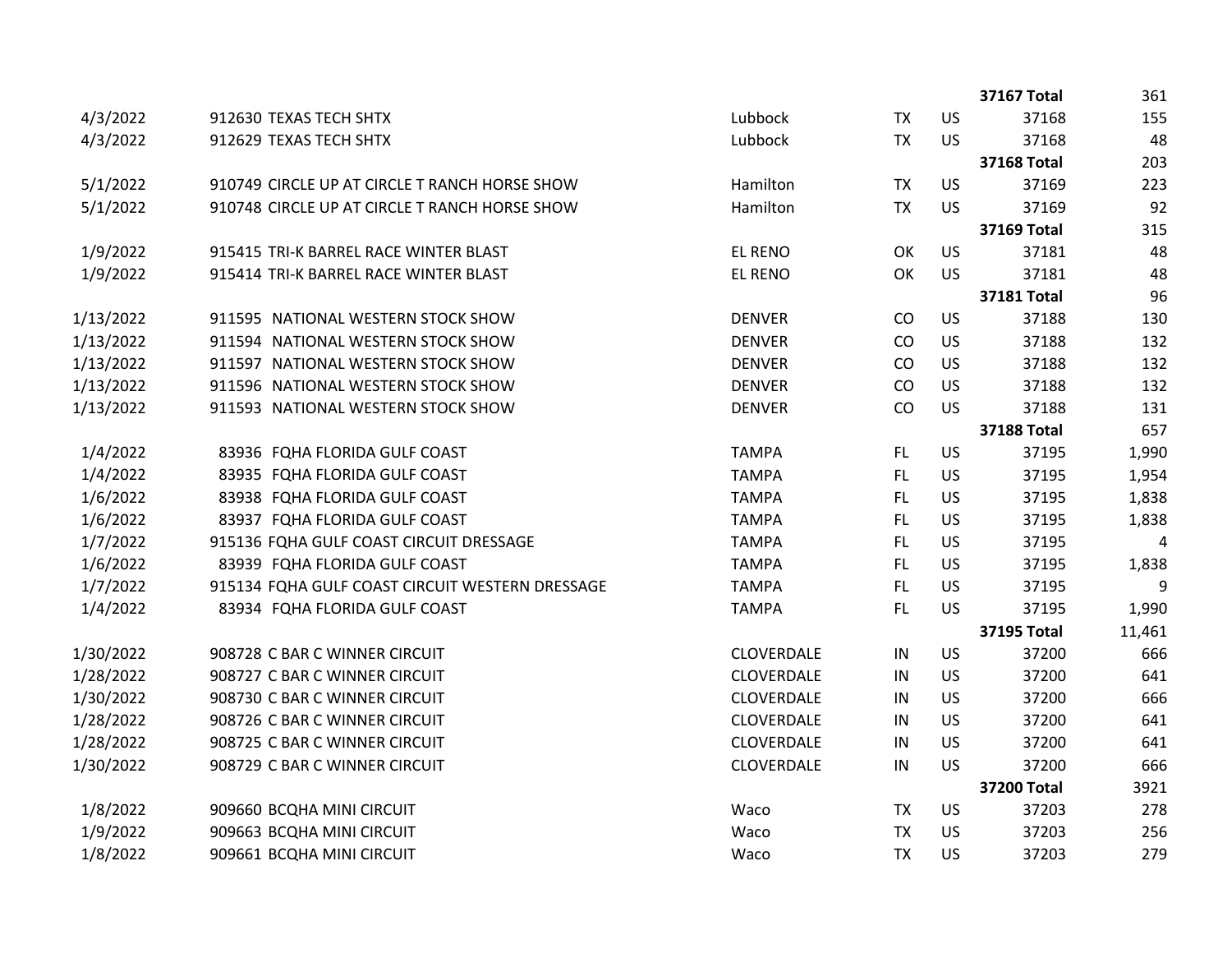| 1/9/2022  | 909662 BCQHA MINI CIRCUIT       | Waco              | <b>TX</b>              | US        | 37203              | 255  |
|-----------|---------------------------------|-------------------|------------------------|-----------|--------------------|------|
| 1/9/2022  | 909664 BCQHA MINI CIRCUIT       | Waco              | <b>TX</b>              | US        | 37203              | 256  |
| 1/8/2022  | 909659 BCQHA MINI CIRCUIT       | Waco              | <b>TX</b>              | US        | 37203              | 279  |
|           |                                 |                   |                        |           | 37203 Total        | 1603 |
| 1/2/2022  | 903549 ARIZONA NATIONAL QH SHOW | SCOTTSDALE        | AZ                     | <b>US</b> | 37207              | 169  |
| 1/2/2022  | 903550 ARIZONA NATIONAL QH SHOW | SCOTTSDALE        | $\mathsf{A}\mathsf{Z}$ | US        | 37207              | 169  |
| 1/2/2022  | 903551 ARIZONA NATIONAL QH SHOW | SCOTTSDALE        | AZ                     | <b>US</b> | 37207              | 160  |
| 1/2/2022  | 903552 ARIZONA NATIONAL QH SHOW | SCOTTSDALE        | AZ                     | US        | 37207              | 160  |
|           |                                 |                   |                        |           | <b>37207 Total</b> | 658  |
| 4/22/2022 | 910529 COTTONWOOD CLASSIC       | <b>HUTCHINSON</b> | KS                     | US        | 37231              | 150  |
| 4/24/2022 | 912443 COTTONWOOD CLASSIC       | <b>HUTCHINSON</b> | KS                     | <b>US</b> | 37231              | 213  |
| 4/22/2022 | 912440 COTTONWOOD CLASSIC       | <b>HUTCHINSON</b> | KS                     | US        | 37231              | 216  |
| 4/24/2022 | 910531 COTTONWOOD CLASSIC       | <b>HUTCHINSON</b> | KS                     | US        | 37231              | 161  |
| 4/24/2022 | 910532 COTTONWOOD CLASSIC       | <b>HUTCHINSON</b> | KS                     | US        | 37231              | 161  |
| 4/22/2022 | 912441 COTTONWOOD CLASSIC       | <b>HUTCHINSON</b> | KS                     | US        | 37231              | 217  |
| 4/22/2022 | 910530 COTTONWOOD CLASSIC       | <b>HUTCHINSON</b> | KS                     | US        | 37231              | 150  |
| 4/24/2022 | 912442 COTTONWOOD CLASSIC       | <b>HUTCHINSON</b> | KS                     | US        | 37231              | 214  |
|           |                                 |                   |                        |           | <b>37231 Total</b> | 1482 |
| 1/16/2022 | 913683 OQHA WINTER BREAKOUT VRH | Eugene            | OR                     | <b>US</b> | 37232              | 89   |
| 1/14/2022 | 913681 OQHA WINTER BREAKOUT VRH | Eugene            | <b>OR</b>              | <b>US</b> | 37232              | 77   |
| 1/16/2022 | 913682 OQHA WINTER BREAKOUT VRH | Eugene            | OR                     | US        | 37232              | 89   |
| 1/14/2022 | 913680 OQHA WINTER BREAKOUT VRH | Eugene            | OR                     | US        | 37232              | 77   |
| 1/16/2022 | 913678 OQHA WINTER BREAKOUT     | Eugene            | OR                     | US        | 37232              | 172  |
| 1/14/2022 | 913676 OQHA WINTER BREAKOUT     | Eugene            | OR                     | US        | 37232              | 213  |
| 1/14/2022 | 913677 OQHA WINTER BREAKOUT     | Eugene            | OR                     | US        | 37232              | 213  |
| 1/16/2022 | 913679 OQHA WINTER BREAKOUT     | Eugene            | OR                     | US        | 37232              | 172  |
|           |                                 |                   |                        |           | 37232 Total        | 1102 |
| 2/13/2022 | 912912 OQHA SWEETHEART CLASSIC  | Eugene            | OR                     | US        | 37235              | 231  |
| 2/11/2022 | 912909 OQHA SWEETHEART CLASSIC  | Eugene            | OR                     | US        | 37235              | 229  |
| 2/11/2022 | 913702 OQHA SWEETHEART CLASSIC  | Eugene            | <b>OR</b>              | US        | 37235              | 80   |
| 2/13/2022 | 914526 OQHA SWEETHEART CLASSIC  | Eugene            | OR                     | US        | 37235              | 81   |
| 2/13/2022 | 912911 OQHA SWEETHEART CLASSIC  | Eugene            | OR                     | <b>US</b> | 37235              | 222  |
| 2/11/2022 | 912908 OQHA SWEETHEART CLASSIC  | Eugene            | OR                     | US        | 37235              | 198  |
| 2/13/2022 | 914525 OQHA SWEETHEART CLASSIC  | Eugene            | OR                     | US        | 37235              | 80   |
| 2/11/2022 | 913703 OQHA SWEETHEART CLASSIC  | Eugene            | OR                     | US        | 37235              | 81   |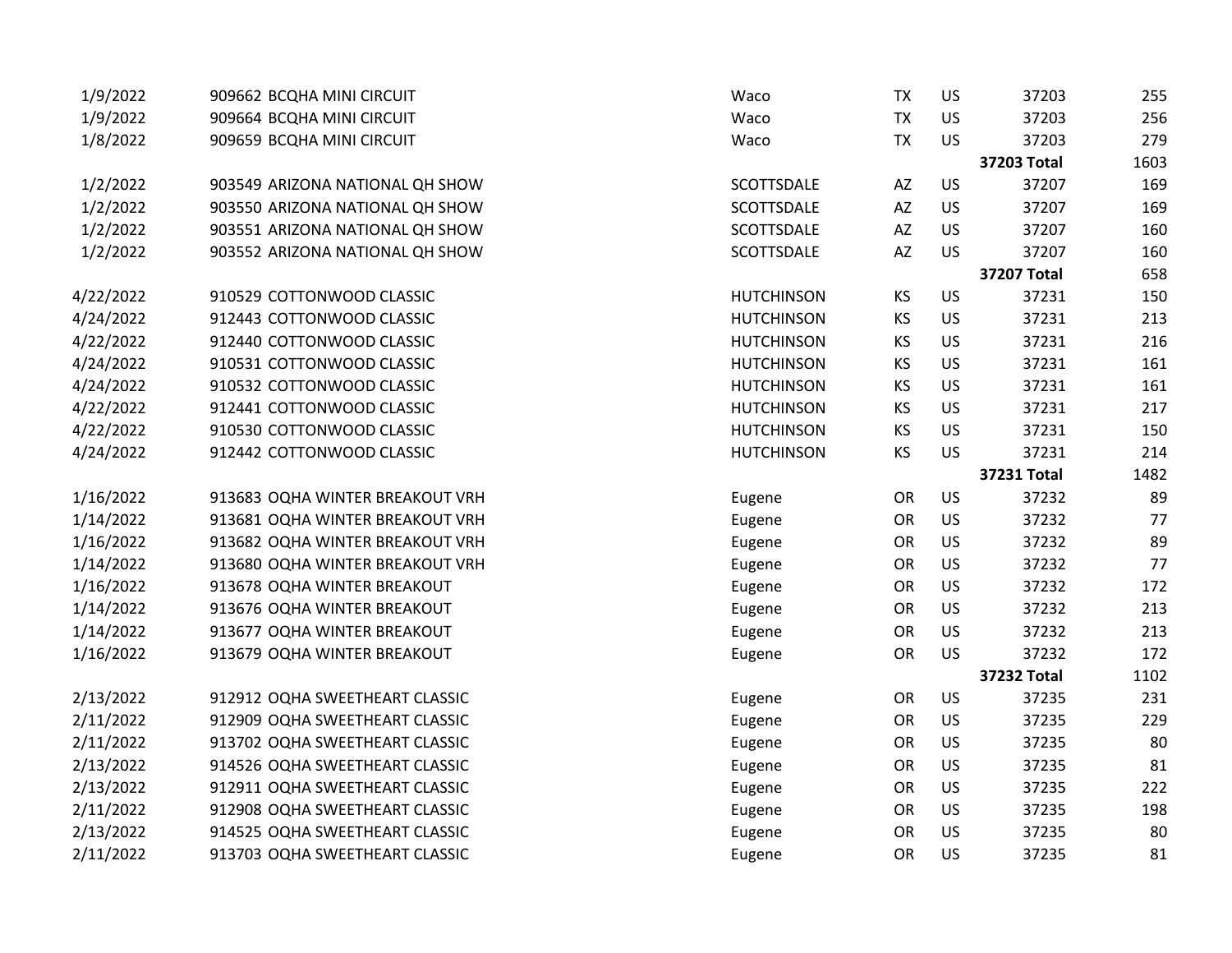|           |                                        |                  |           |           | 37235 Total        | 1202 |
|-----------|----------------------------------------|------------------|-----------|-----------|--------------------|------|
| 3/11/2022 | 902666 OQHA IRISH SPRING CLASSIC       | Eugene           | <b>OR</b> | US        | 37237              | 136  |
| 3/13/2022 | 902668 OQHA IRISH SPRING CLASSIC       | Eugene           | <b>OR</b> | US        | 37237              | 122  |
| 3/13/2022 | 902667 OQHA IRISH SPRING CLASSIC       | Eugene           | <b>OR</b> | US        | 37237              | 135  |
| 3/11/2022 | 911819 OQHA IRISH CLASSIC              | Eugene           | <b>OR</b> | US        | 37237              | 30   |
| 3/11/2022 | 911818 OQHA IRISH CLASSIC              | Eugene           | <b>OR</b> | US        | 37237              | 30   |
| 3/11/2022 | 902665 OQHA IRISH SPRING CLASSIC       | Eugene           | OR        | US        | 37237              | 136  |
| 3/13/2022 | 914527 OQHA IRISH CLASSIC              | Eugene           | OR        | US        | 37237              | 48   |
| 3/13/2022 | 914528 OQHA IRISH CLASSIC              | Eugene           | <b>OR</b> | US        | 37237              | 48   |
|           |                                        |                  |           |           | <b>37237 Total</b> | 685  |
| 1/3/2022  | 913494 DENVER CIRCUIT                  | <b>DENVER</b>    | CO        | US        | 37238              | 402  |
| 1/3/2022  | 913495 DENVER CIRCUIT                  | <b>DENVER</b>    | CO        | US        | 37238              | 402  |
| 1/3/2022  | 913493 DENVER CIRCUIT                  | <b>DENVER</b>    | CO        | US        | 37238              | 402  |
|           |                                        |                  |           |           | <b>37238 Total</b> | 1206 |
| 2/13/2022 | 910517 SFHS SPRING BREAK               | NEWBERRY         | FL.       | US        | 37240              | 99   |
| 2/13/2022 | 910518 SFHS SPRING BREAK               | <b>NEWBERRY</b>  | FL.       | US        | 37240              | 99   |
| 2/13/2022 | 910519 SFHS SPRING BREAK               | <b>NEWBERRY</b>  | FL.       | US        | 37240              | 99   |
|           |                                        |                  |           |           | <b>37240 Total</b> | 297  |
| 1/24/2022 | 915137 FRCC VERSATILITY JANUARY SHOW   | <b>LADY LAKE</b> | FL.       | <b>US</b> | 37241              | 128  |
| 1/23/2022 | 915165 FRCC SPECIAL EVENT JANUARY SHOW | <b>LADY LAKE</b> | FL        | <b>US</b> | 37241              | 14   |
|           |                                        |                  |           |           | <b>37241 Total</b> | 142  |
| 4/17/2022 | 913575 AGGIE SUPER CIRCUIT             | <b>Bryan</b>     | <b>TX</b> | US        | 37244              | 412  |
| 4/17/2022 | 913578 AGGIE SUPER CIRCUIT             | Bryan            | <b>TX</b> | US        | 37244              | 449  |
| 4/17/2022 | 913574 AGGIE SUPER CIRCUIT             | Bryan            | <b>TX</b> | US        | 37244              | 411  |
| 4/17/2022 | 913577 AGGIE SUPER CIRCUIT             | Bryan            | <b>TX</b> | US        | 37244              | 454  |
| 4/17/2022 | 913576 AGGIE SUPER CIRCUIT             | Bryan            | <b>TX</b> | US        | 37244              | 416  |
|           |                                        |                  |           |           | <b>37244 Total</b> | 2142 |
| 4/10/2022 | 909091 OQHA SPRING SHOW ROPING EVENT   | Tulsa            | OK        | US        | 37249              | 245  |
| 4/10/2022 | 83830 OQHA SPRING SHOWS                | Tulsa            | OK        | US        | 37249              | 920  |
| 4/10/2022 | 83829 OQHA SPRING SHOWS                | Tulsa            | OK        | US        | 37249              | 921  |
| 4/7/2022  | 83828 OQHA SPRING SHOW                 | Tulsa            | OK        | US        | 37249              | 922  |
| 4/10/2022 | 83832 OQHA SPRING SHOWS                | Tulsa            | OK        | US        | 37249              | 935  |
|           |                                        |                  |           |           | <b>37249 Total</b> | 3943 |
| 1/22/2022 | 912729 MCQHA WINTER CIRCUIT II         | <b>RICHMOND</b>  | KY        | <b>US</b> | 37250              | 60   |
| 1/23/2022 | 912730 MCQHA WINTER CIRCUIT III        | <b>RICHMOND</b>  | KY        | <b>US</b> | 37250              | 49   |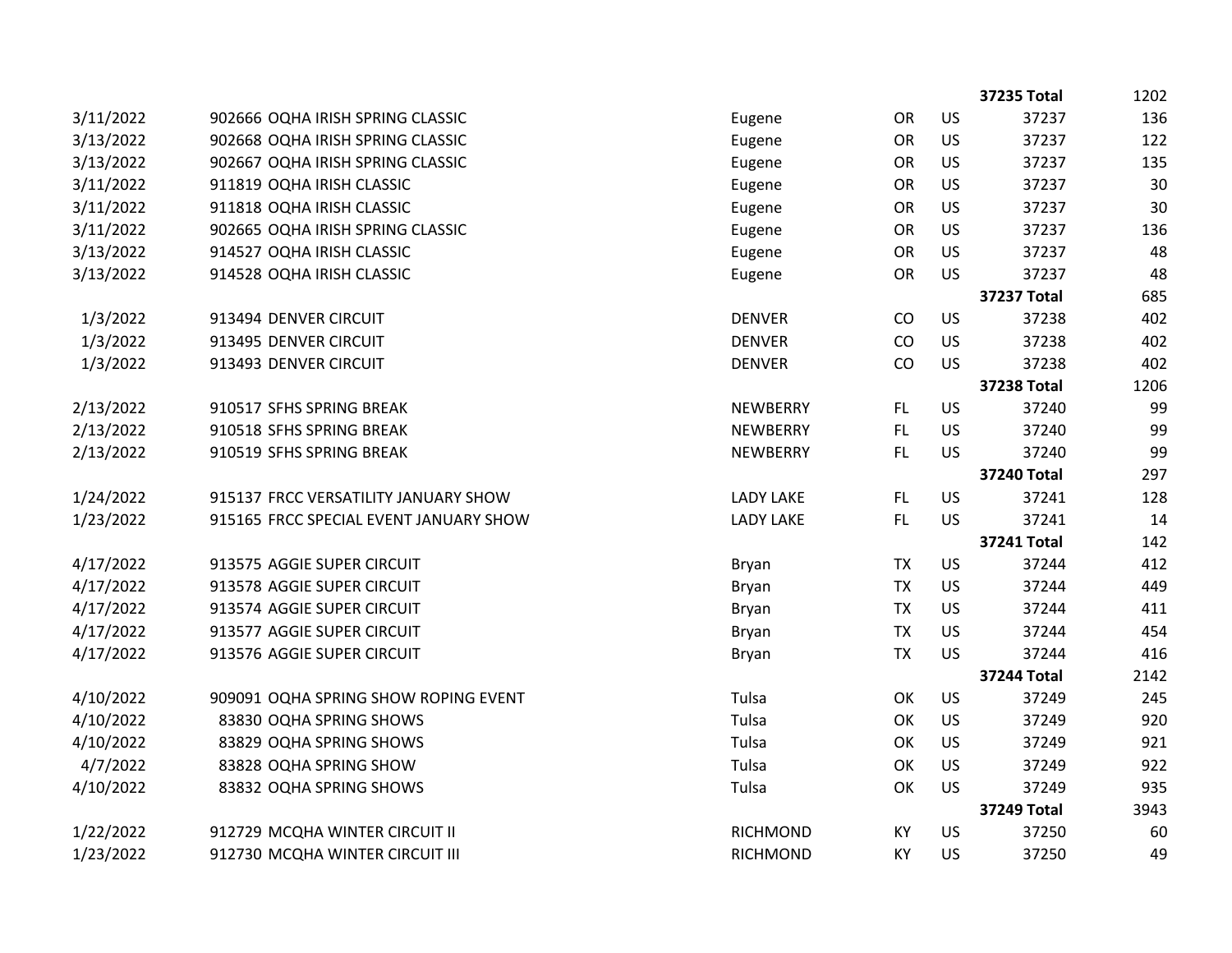| 1/21/2022 | 912728 MCQHA WINTER CIRCUIT I    | <b>RICHMOND</b> | KY         | US        | 37250              | 62   |
|-----------|----------------------------------|-----------------|------------|-----------|--------------------|------|
|           |                                  |                 |            |           | <b>37250 Total</b> | 171  |
| 2/26/2022 | 914488 WINTER CIRCUIT V          | <b>RICHMOND</b> | KY         | <b>US</b> | 37251              | 76   |
| 2/25/2022 | 914487 WINTER CIRCUIT IV         | <b>RICHMOND</b> | KY         | <b>US</b> | 37251              | 67   |
| 2/27/2022 | 914489 WINTER CIRCUIT VI         | <b>RICHMOND</b> | KY         | <b>US</b> | 37251              | 64   |
|           |                                  |                 |            |           | <b>37251 Total</b> | 207  |
| 3/26/2022 | 914491 WINTER CIRCUIT VIII       | <b>RICHMOND</b> | KY         | US        | 37252              | 69   |
| 3/27/2022 | 914492 WINTER CIRCUIT IX         | RICHMOND        | KY         | US        | 37252              | 56   |
| 3/25/2022 | 914490 WINTER CIRCUIT VII        | <b>RICHMOND</b> | KY         | US        | 37252              | 49   |
|           |                                  |                 |            |           | 37252 Total        | 174  |
| 2/27/2022 | 912775 SOQHA THE CHALLENGE       | Springfield     | OH         | US        | 37259              | 801  |
| 2/27/2022 | 912777 SOQHA THE CHALLENGE       | Springfield     | OH         | US        | 37259              | 801  |
| 2/27/2022 | 912776 SOQHA THE CHALLENGE       | Springfield     | OH         | <b>US</b> | 37259              | 801  |
|           |                                  |                 |            |           | <b>37259 Total</b> | 2403 |
| 1/22/2022 | 913641 GCCHA HAPPY NEW YEAR      | SARASOTA        | FL.        | <b>US</b> | 37260              | 8    |
|           |                                  |                 |            |           | 37260 Total        | 8    |
| 1/9/2022  | 913638 SCRCHA COW HORSE KICK OFF | <b>TEMECULA</b> | CA         | US        | 37261              | 22   |
| 1/9/2022  | 913639 SCRCHA COW HORSE KICK OFF | <b>TEMECULA</b> | CA         | US        | 37261              | 42   |
|           |                                  |                 |            |           | <b>37261 Total</b> | 64   |
| 2/13/2022 | 915458 SCQHA VRH/CATTLE CLASSIC  | Camden          | <b>SC</b>  | US        | 37266              | 254  |
| 2/13/2022 | 915484 SCQHA VRH/CATTLE CLASSIC  | Camden          | <b>SC</b>  | US        | 37266              | 65   |
| 2/13/2022 | 915482 SCQHA VRH/CATTLE CLASSIC  | Camden          | <b>SC</b>  | US        | 37266              | 65   |
| 2/12/2022 | 915460 SCQHA VRH/CATTLE CLASSIC  | Camden          | <b>SC</b>  | US        | 37266              | 69   |
| 2/12/2022 | 915483 SCQHA VRH/CATTLE CLASSIC  | Camden          | <b>SC</b>  | US        | 37266              | 69   |
| 2/13/2022 | 915459 SCQHA VRH/CATTLE CLASSIC  | Camden          | SC         | US        | 37266              | 254  |
| 2/12/2022 | 915457 SCQHA VRH/CATTLE CLASSIC  | Camden          | SC         | <b>US</b> | 37266              | 268  |
|           |                                  |                 |            |           | <b>37266 Total</b> | 1044 |
| 1/30/2022 | 909789 SCPHA SHOW 2              | <b>TEMECULA</b> | CA         | US        | 37270              | 15   |
|           |                                  |                 |            |           | <b>37270 Total</b> | 15   |
| 4/17/2022 | 910572 IQHYA SHOW                | CLOVERDALE      | $\sf IN$   | US        | 37271              | 682  |
| 4/17/2022 | 910574 IQHYA SHOW                | CLOVERDALE      | $\sf IN$   | US        | 37271              | 673  |
| 4/16/2022 | 910570 IQHYA SHOW                | CLOVERDALE      | ${\sf IN}$ | US        | 37271              | 664  |
| 4/16/2022 | 910569 IQHYA SHOW                | CLOVERDALE      | IN         | US        | 37271              | 663  |
| 4/16/2022 | 910571 IQHYA SHOW                | CLOVERDALE      | IN         | US        | 37271              | 663  |
| 4/17/2022 | 910573 IQHYA SHOW                | CLOVERDALE      | IN         | US        | 37271              | 669  |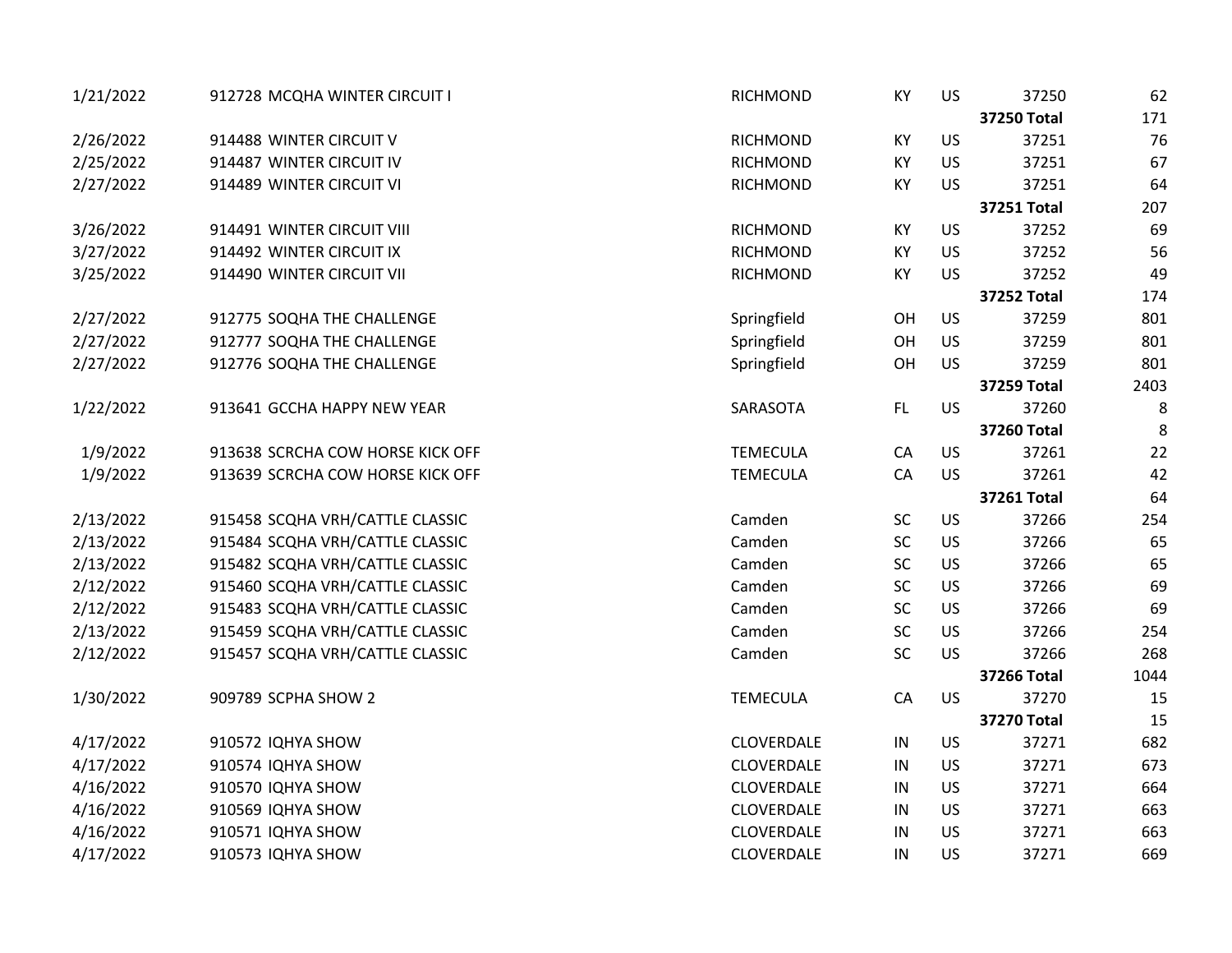|           |                                                           |                   |           |           | 37271 Total        | 4014  |
|-----------|-----------------------------------------------------------|-------------------|-----------|-----------|--------------------|-------|
| 5/1/2022  | 914500 SCPHA SHOW 4                                       | <b>TEMECULA</b>   | CA        | <b>US</b> | 37273              | 22    |
|           |                                                           |                   |           |           | <b>37273 Total</b> | 22    |
| 2/13/2022 | 914543 FRCC VERSATILITY FEBRUARY SHOW                     | <b>LADY LAKE</b>  | FL.       | <b>US</b> | 37274              | 165   |
| 2/13/2022 | 915166 FRCC FEBRUARY SPECIAL EVENT                        | <b>LADY LAKE</b>  | <b>FL</b> | <b>US</b> | 37274              | 36    |
|           |                                                           |                   |           |           | <b>37274 Total</b> | 201   |
| 1/2/2022  | 913894 TULSA HOLIDAY CIRCUIT VRH                          | Tulsa             | OK        | US        | 37277              | 138   |
| 1/2/2022  | 912701 TULSA HOLIDAY WINTER CIRCUIT                       | Tulsa             | OK        | <b>US</b> | 37277              | 541   |
| 1/2/2022  | 912702 TULSA HOLIDAY WINTER CIRCUIT                       | <b>TULSA</b>      | OK        | US        | 37277              | 541   |
| 1/2/2022  | 912700 TULSA HOLIDAY WINTER CIRCUIT                       | Tulsa             | OK        | US        | 37277              | 541   |
| 1/2/2022  | 913893 TULSA HOLIDAY CIRCUIT VRH                          | Tulsa             | OK        | US        | 37277              | 133   |
|           |                                                           |                   |           |           | <b>37277 Total</b> | 1894  |
| 2/13/2022 | 912987 STOCK HORSE @ JPH VRH                              | ARDMORE           | OK        | <b>US</b> | 37278              | 184   |
| 2/13/2022 | 912989 STOCK HORSE @ JPH CUTTING/RANCH RIDING/RANCH TRAIL | ARDMORE           | OK        | <b>US</b> | 37278              | 62    |
| 2/13/2022 | 912988 STOCK HORSE @ JPH WCH/BOXING/REINING               | ARDMORE           | OK        | <b>US</b> | 37278              | 30    |
|           |                                                           |                   |           |           | <b>37278 Total</b> | 276   |
| 4/10/2022 | 912993 STOCK HORSE @ JPH VRH                              | ARDMORE           | OK        | <b>US</b> | 37279              | 66    |
| 4/10/2022 | 912995 STOCK HORSE @ JPH WCH/BOXING/REINING               | ARDMORE           | OK        | <b>US</b> | 37279              | 24    |
| 4/10/2022 | 912994 STOCK HORSE @ JPH CUTTING/RANCH RIDING/RANCH TRAIL | ARDMORE           | OK        | <b>US</b> | 37279              | 63    |
|           |                                                           |                   |           |           | <b>37279 Total</b> | 153   |
| 4/17/2022 | 910980 AQHA/NQHA FIRST CONTEST                            | <b>GRATHEM</b>    |           | <b>NL</b> | 37286              | 183   |
| 4/17/2022 | 912217 AQHA/NQHA FIRST CONTEST                            | <b>GRATHEM</b>    |           | <b>NL</b> | 37286              | 182   |
|           |                                                           |                   |           |           | <b>37286 Total</b> | 365   |
| 5/8/2022  | 915473 EURO SUMMIT NETHERLANDS                            | <b>KRONENBERG</b> |           | NL        | 37287              | 232   |
| 5/8/2022  | 915472 EURO SUMMIT NETHERLANDS                            | <b>KRONENBERG</b> |           | <b>NL</b> | 37287              | 348   |
| 5/8/2022  | 915471 EURO SUMMIT NETHERLANDS                            | <b>KRONENBERG</b> |           | <b>NL</b> | 37287              | 350   |
| 5/8/2022  | 915474 EURO SUMMIT NETHERLANDS                            | <b>KRONENBERG</b> |           | <b>NL</b> | 37287              | 214   |
|           |                                                           |                   |           |           | <b>37287 Total</b> | 1144  |
| 2/11/2022 | 911756 KANSAS QHA PRAIRIE CLASSIC                         | Oklahoma City     | OK        | US        | 37288              | 1,236 |
| 2/13/2022 | 911760 KANSAS QHA PRAIRIE CLASSIC                         | Oklahoma City     | OK        | US        | 37288              | 1,142 |
| 2/13/2022 | 911759 KANSAS QHA PRAIRIE CLASSIC                         | Oklahoma City     | OK        | US        | 37288              | 1,142 |
| 2/11/2022 | 911757 KANSAS QHA PRAIRIE CLASSIC                         | Oklahoma City     | OK        | <b>US</b> | 37288              | 1,236 |
| 2/13/2022 | 911758 KANSAS QHA PRAIRIE CLASSIC                         | Oklahoma City     | OK        | US        | 37288              | 1,143 |
| 2/11/2022 | 911755 KANSAS QHA PRAIRIE CLASSIC                         | Oklahoma City     | OK        | US        | 37288              | 1,236 |
|           |                                                           |                   |           |           | <b>37288 Total</b> | 7,135 |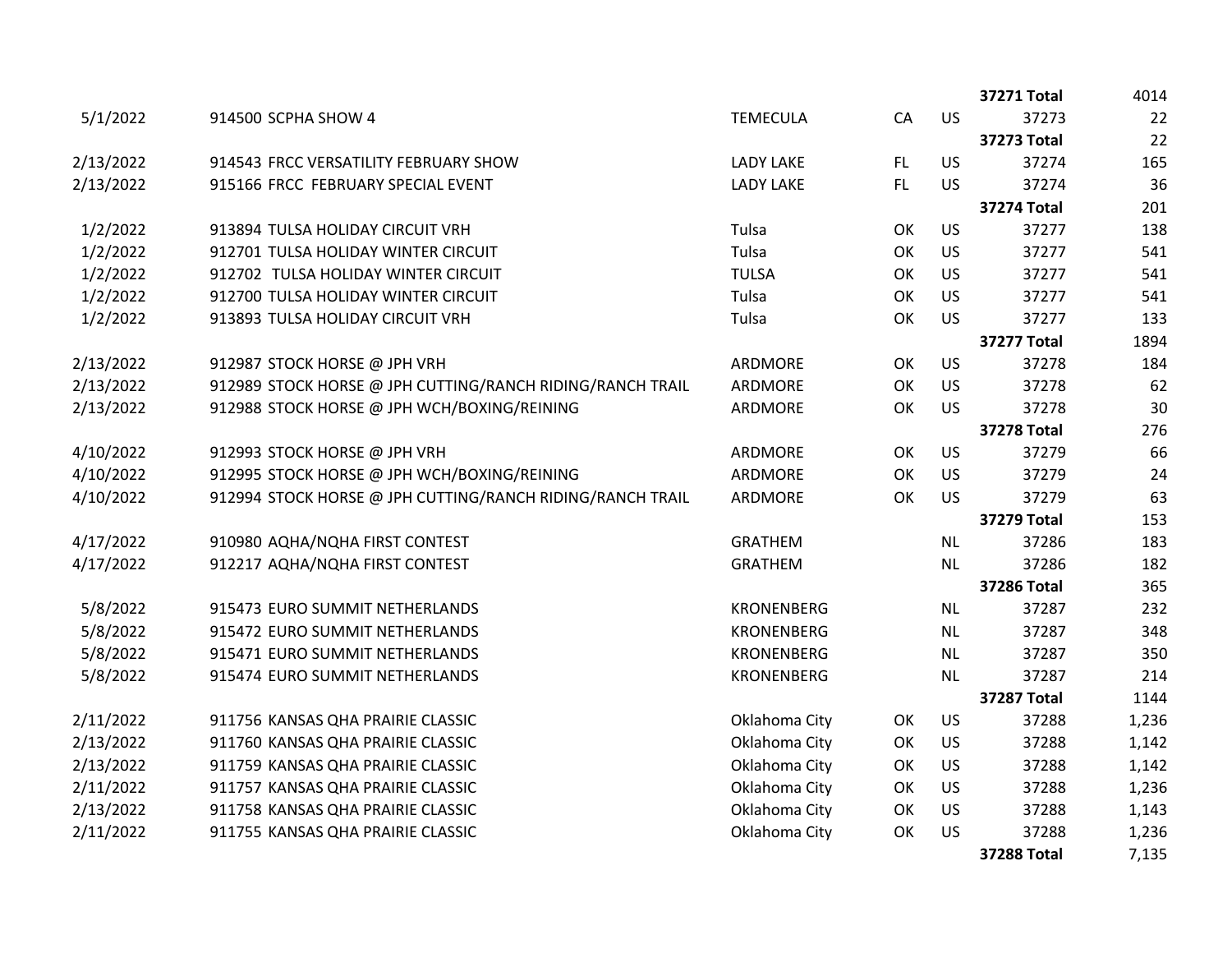| 3/20/2022 | 912990 STOCK HORSE @ JPH VRH                              | ARDMORE           | OK        | US        | 37290              | 59   |
|-----------|-----------------------------------------------------------|-------------------|-----------|-----------|--------------------|------|
| 3/20/2022 | 912991 STOCK HORSE @ JPH CUTTING/RANCH RIDING/RANCH TRAIL | ARDMORE           | OK        | <b>US</b> | 37290              | 53   |
| 3/20/2022 | 912992 STOCK HORSE @ JPH WCH/BOXING/REINING               | ARDMORE           | OK        | <b>US</b> | 37290              | 27   |
|           |                                                           |                   |           |           | <b>37290 Total</b> | 139  |
| 1/16/2022 | 911790 SWQHA JANUARY SHOW                                 | <b>LAS CRUCES</b> | <b>NM</b> | <b>US</b> | 37297              | 192  |
| 1/16/2022 | 911791 SWQHA JANUARY SHOW                                 | <b>LAS CRUCES</b> | <b>NM</b> | <b>US</b> | 37297              | 192  |
| 1/16/2022 | 914462 SWQHA JANUARY SHOW                                 | <b>LAS CRUCES</b> | <b>NM</b> | US        | 37297              | 65   |
|           |                                                           |                   |           |           | <b>37297 Total</b> | 449  |
| 2/20/2022 | 915476 COWBOY CLASSIC                                     | <b>LYONS</b>      | <b>KS</b> | US        | 37299              | 318  |
| 2/20/2022 | 915487 COWBOY CLASSIC                                     | <b>LYONS</b>      | KS        | <b>US</b> | 37299              | 318  |
| 2/20/2022 | 915486 COWBOY CLASSIC                                     | <b>LYONS</b>      | KS        | <b>US</b> | 37299              | 69   |
| 2/20/2022 | 915475 COWBOY CLASSIC                                     | <b>LYONS</b>      | KS        | <b>US</b> | 37299              | 69   |
|           |                                                           |                   |           |           | <b>37299 Total</b> | 774  |
| 2/6/2022  | 915185 AZQHA AQHA NO BLING CIRCUIT                        | <b>CAMP VERDE</b> | AZ        | <b>US</b> | 37300              | 124  |
|           |                                                           |                   |           |           | <b>37300 Total</b> | 124  |
| 5/1/2022  | 911559 SANDHILLS HEREFORD QHS                             | Midland           | <b>TX</b> | <b>US</b> | 37301              | 95   |
| 5/1/2022  | 911561 SANDHILLS HEREFORD QHS                             | Midland           | <b>TX</b> | US        | 37301              | 86   |
| 5/1/2022  | 911560 SANDHILLS HEREFORD QHS                             | Midland           | <b>TX</b> | <b>US</b> | 37301              | 86   |
| 5/1/2022  | 911558 SANDHILLS HEREFORD QHS                             | Midland           | <b>TX</b> | <b>US</b> | 37301              | 95   |
|           |                                                           |                   |           |           | 37301 Total        | 362  |
| 1/30/2022 | 908169 WINTER SLIDE                                       | Ardmore           | OK        | <b>US</b> | 37303              | 111  |
|           |                                                           |                   |           |           | 37303 Total        | 111  |
| 3/18/2022 | 912759 FOX LEA FARM LOVE CIRCUIT                          | <b>VENICE</b>     | FL.       | US        | 37305              | 396  |
| 3/18/2022 | 912760 FOX LEA FARM LOVE CIRCUIT                          | <b>VENICE</b>     | FL.       | <b>US</b> | 37305              | 416  |
| 3/20/2022 | 912761 FOX LEA FARM LOVE CIRCUIT                          | <b>VENICE</b>     | FL        | <b>US</b> | 37305              | 386  |
| 3/18/2022 | 912758 FOX LEA FARM LOVE CIRCUIT                          | <b>VENICE</b>     | FL        | US        | 37305              | 416  |
| 3/20/2022 | 913033 FOX LEA FARM LOVE CIRCUIT                          | <b>VENICE</b>     | FL.       | <b>US</b> | 37305              | 387  |
|           |                                                           |                   |           |           | <b>37305 Total</b> | 2001 |
| 3/23/2022 | 913036 LOVE RETURNS                                       | <b>VENICE</b>     | FL.       | US        | 37306              | 132  |
| 3/23/2022 | 913035 LOVE RETURNS                                       | <b>VENICE</b>     | FL.       | US        | 37306              | 131  |
| 3/23/2022 | 913034 LOVE RETURNS                                       | <b>VENICE</b>     | FL.       | <b>US</b> | 37306              | 131  |
|           |                                                           |                   |           |           | <b>37306 Total</b> | 394  |
| 3/25/2022 | 911589 SALT CITY CIRCUIT                                  | <b>HUTCHINSON</b> | <b>KS</b> | <b>US</b> | 37307              | 222  |
| 3/27/2022 | 911592 SALT CITY CIRCUIT                                  | <b>HUTCHINSON</b> | <b>KS</b> | <b>US</b> | 37307              | 207  |
| 3/27/2022 | 912439 SALT CITY CIRCUIT                                  | <b>HUTCHINSON</b> | <b>KS</b> | <b>US</b> | 37307              | 176  |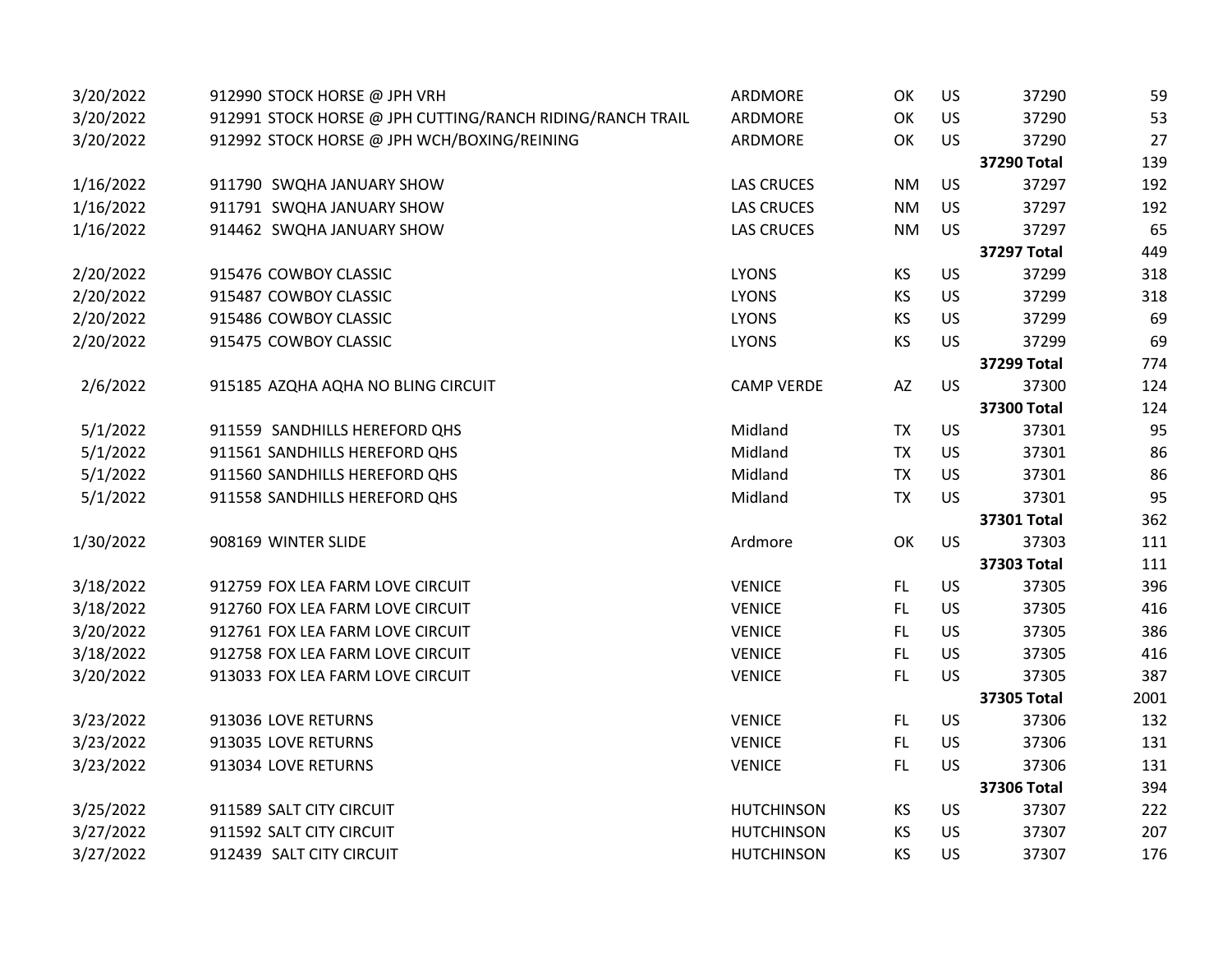| 3/25/2022 | 911590 SALT CITY CIRCUIT                      | <b>HUTCHINSON</b>  | KS                     | US        | 37307              | 222  |
|-----------|-----------------------------------------------|--------------------|------------------------|-----------|--------------------|------|
| 3/25/2022 | 912437 SALT CITY CIRCUIT                      | <b>HUTCHINSON</b>  | <b>KS</b>              | US        | 37307              | 137  |
| 3/27/2022 | 912438 SALT CITY CIRCUIT                      | <b>HUTCHINSON</b>  | KS                     | US        | 37307              | 176  |
| 3/25/2022 | 912436 SALT CITY CIRCUIT                      | <b>HUTCHINSON</b>  | <b>KS</b>              | US        | 37307              | 145  |
| 3/27/2022 | 911591 SALT CITY CIRCUIT                      | <b>HUTCHINSON</b>  | <b>KS</b>              | US        | 37307              | 207  |
|           |                                               |                    |                        |           | <b>37307 Total</b> | 1492 |
| 3/18/2022 | 85467 HOUSTON LIVESTOCK SHOW AND RODEO        | Houston            | <b>TX</b>              | US        | 37308              | 204  |
| 3/9/2022  | 903809 HOUSTON LIVESTOCK SHOW BARRELS/POLES   | Houston            | <b>TX</b>              | US        | 37308              | 239  |
| 3/18/2022 | 99622 HOUSTON LIVESTOCK SHOW AND RODEO        | Houston            | <b>TX</b>              | US        | 37308              | 204  |
| 3/11/2022 | 908141 HOUSTON LIVESTOCK SPECIAL EVENT ROPING | Houston            | <b>TX</b>              | US        | 37308              | 235  |
| 3/9/2022  | 903810 HOUSTON LIVESTOCK SHOW BARRELS/POLES   | Houston            | <b>TX</b>              | US        | 37308              | 239  |
| 3/11/2022 | 908142 HOUSTON LIVESTOCK SPECIAL EVENT ROPING | Houston            | <b>TX</b>              | US        | 37308              | 220  |
| 3/18/2022 | 92688 HOUSTON LIVESTOCK SHOW AND RODEO        | Houston            | <b>TX</b>              | US        | 37308              | 204  |
| 3/11/2022 | 908143 HOUSTON LIVESTOCK SPECIAL EVENT ROPING | Houston            | <b>TX</b>              | US        | 37308              | 220  |
| 3/9/2022  | 903820 HOUSTON LIVESTOCK SHOW BARRELS/POLES   | Houston            | <b>TX</b>              | US        | 37308              | 239  |
|           |                                               |                    |                        |           | <b>37308 Total</b> | 2004 |
| 1/30/2022 | 909085 SAQHA SAGUARO CLASSIC                  | <b>QUEEN CREEK</b> | AZ                     | US        | 37310              | 359  |
| 1/30/2022 | 909088 SAQHA SAGUARO CLASSIC                  | <b>QUEEN CREEK</b> | AZ                     | US        | 37310              | 280  |
| 1/30/2022 | 909086 SAQHA SAGUARO CLASSIC                  | <b>QUEEN CREEK</b> | $\mathsf{A}\mathsf{Z}$ | US        | 37310              | 358  |
| 1/30/2022 | 909087 SAQHA SAGUARO CLASSIC                  | <b>QUEEN CREEK</b> | AZ                     | US        | 37310              | 280  |
| 1/30/2022 | 909089 SAQHA SAGUARO CLASSIC                  | <b>QUEEN CREEK</b> | AZ                     | US        | 37310              | 90   |
|           |                                               |                    |                        |           | <b>37310 Total</b> | 1367 |
| 1/25/2022 | 911844 BLACK HILLS STOCK SHOW WINTER QHS      | <b>RAPID CITY</b>  | SD                     | US        | 37314              | 326  |
| 1/27/2022 | 911846 BLACK HILLS STOCK SHOW WINTER QHS      | <b>RAPID CITY</b>  | SD                     | US        | 37314              | 270  |
| 1/21/2022 | 911885 BLACK HILLS STOCK SHOW WINTER QHS VRH  | <b>RAPID CITY</b>  | SD                     | US        | 37314              | 213  |
| 1/27/2022 | 911845 BLACK HILLS STOCK SHOW WINTER QHS      | <b>RAPID CITY</b>  | SD                     | US        | 37314              | 272  |
| 1/25/2022 | 911843 BLACK HILLS STOCK SHOW WINTER QHS      | <b>RAPID CITY</b>  | SD                     | US        | 37314              | 328  |
| 1/21/2022 | 911886 BLACK HILLS STOCK SHOW WINTER QHS VRH  | <b>RAPID CITY</b>  | SD                     | US        | 37314              | 216  |
| 1/25/2022 | 911842 BLACK HILLS STOCK SHOW WINTER QHS      | <b>RAPID CITY</b>  | SD                     | US        | 37314              | 326  |
| 1/27/2022 | 911847 BLACK HILLS STOCK SHOW WINTER QHS      | <b>RAPID CITY</b>  | SD                     | US        | 37314              | 268  |
| 1/23/2022 | 911840 BLACK HILLS STOCK SHOW WINTER QHS      | <b>RAPID CITY</b>  | SD                     | US        | 37314              | 233  |
| 1/23/2022 | 911841 BLACK HILLS STOCK SHOW WINTER QHS      | <b>RAPID CITY</b>  | SD                     | US        | 37314              | 246  |
|           |                                               |                    |                        |           | <b>37314 Total</b> | 2698 |
| 4/17/2022 | 912059 SHOW ME THE MONEY                      | <b>BURBANK</b>     | CA                     | <b>US</b> | 37315              | 479  |
| 4/17/2022 | 912054 SHOW ME THE MONEY                      | <b>BURBANK</b>     | CA                     | <b>US</b> | 37315              | 471  |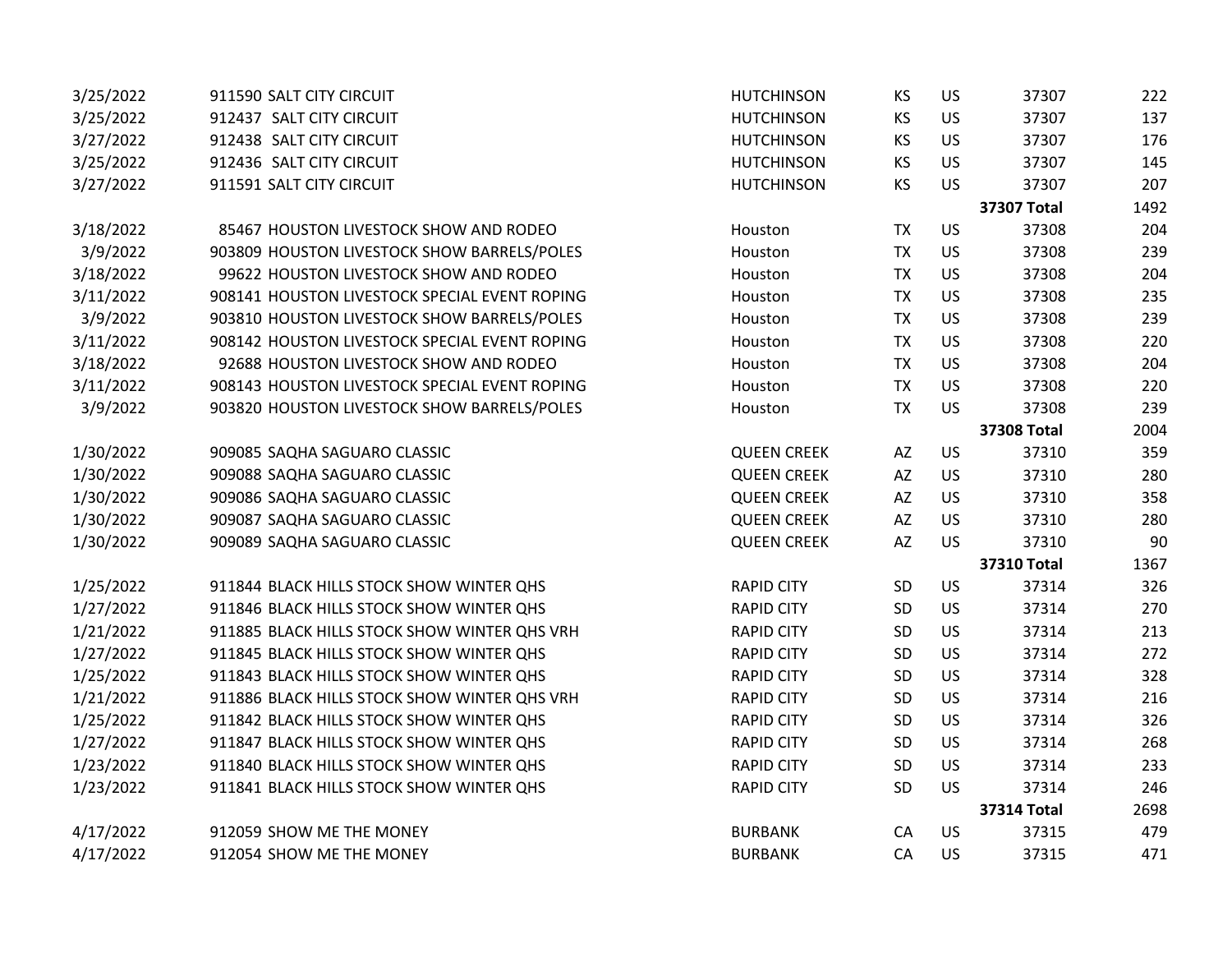| 4/17/2022 | 912057 SHOW ME THE MONEY           | <b>BURBANK</b>    | CA                     | US        | 37315              | 479   |
|-----------|------------------------------------|-------------------|------------------------|-----------|--------------------|-------|
| 4/17/2022 | 912056 SHOW ME THE MONEY           | <b>BURBANK</b>    | CA                     | US        | 37315              | 471   |
| 4/17/2022 | 912055 SHOW ME THE MONEY           | <b>BURBANK</b>    | CA                     | <b>US</b> | 37315              | 471   |
| 4/17/2022 | 912058 SHOW ME THE MONEY           | <b>BURBANK</b>    | CA                     | <b>US</b> | 37315              | 479   |
|           |                                    |                   |                        |           | <b>37315 Total</b> | 2850  |
| 2/20/2022 | 913628 SWQHA FEBRUARY VRH SHOW     | <b>LAS CRUCES</b> | <b>NM</b>              | US        | 37316              | 70    |
| 2/20/2022 | 914097 SWQHA FEBRUARY VRH SHOW     | <b>LAS CRUCES</b> | <b>NM</b>              | <b>US</b> | 37316              | 70    |
| 2/20/2022 | 911984 SWQHA FEBRUARY SHOW         | <b>LAS CRUCES</b> | <b>NM</b>              | <b>US</b> | 37316              | 185   |
| 2/20/2022 | 911985 SOUTHWEST QHA FEBRUARY SHOW | Las Cruces        | <b>NM</b>              | <b>US</b> | 37316              | 185   |
|           |                                    |                   |                        |           | <b>37316 Total</b> | 510   |
| 3/27/2022 | 915140 OMIQHA WARM UP SHOW         | Springfield       | OH                     | US        | 37317              | 905   |
| 3/26/2022 | 911501 OMIQHA WARM UP SHOW         | Springfield       | OH                     | <b>US</b> | 37317              | 858   |
| 3/25/2022 | 911500 OMIQHA WARM UP SHOW         | Springfield       | OH                     | US        | 37317              | 855   |
|           |                                    |                   |                        |           | <b>37317 Total</b> | 2618  |
| 3/27/2022 | 910646 NWFQHA SPRING MADNESS       | PENSACOLA         | FL.                    | US        | 37318              | 341   |
| 3/27/2022 | 910645 NWFQHA SPRING MADNESS       | PENSACOLA         | <b>FL</b>              | US        | 37318              | 342   |
| 3/27/2022 | 910644 NWFQHA SPRING MADNESS       | PENSACOLA         | FL.                    | <b>US</b> | 37318              | 342   |
| 3/27/2022 | 910647 NWFQHA SPRING MADNESS       | PENSACOLA         | FL                     | <b>US</b> | 37318              | 342   |
|           |                                    |                   |                        |           | <b>37318 Total</b> | 1367  |
| 3/27/2022 | 911598 NO SILVER NO SEQUINS        | Monroe            | <b>WA</b>              | US        | 37319              | 199   |
| 3/27/2022 | 911600 NO SILVER NO SEQUINS        | Monroe            | <b>WA</b>              | <b>US</b> | 37319              | 194   |
| 3/27/2022 | 911601 NO SILVER NO SEQUINS        | Monroe            | <b>WA</b>              | <b>US</b> | 37319              | 193   |
| 3/27/2022 | 911599 NO SILVER NO SEQUINS        | Monroe            | <b>WA</b>              | <b>US</b> | 37319              | 199   |
|           |                                    |                   |                        |           | <b>37319 Total</b> | 785   |
| 3/7/2022  | 85782 ARIZONA SUN COUNTRY CIRCUIT  | SCOTTSDALE        | $\mathsf{A}\mathsf{Z}$ | US        | 37321              | 3,194 |
| 3/13/2022 | 85787 ARIZONA SUN COUNTRY CIRCUIT  | <b>SCOTTSDALE</b> | $\mathsf{A}\mathsf{Z}$ | US        | 37321              | 2,600 |
| 3/13/2022 | 85788 ARIZONA SUN COUNTRY CIRCUIT  | SCOTTSDALE        | AZ                     | US        | 37321              | 2,600 |
| 3/13/2022 | 85781 ARIZONA SUN COUNTRY CIRCUIT  | SCOTTSDALE        | AZ                     | US        | 37321              | 3,333 |
| 3/7/2022  | 904991 ARIZONA SUN COUNTRY CIRCUIT | SCOTTSDALE        | AZ                     | US        | 37321              | 3,330 |
| 3/11/2022 | 85785 ARIZONA SUN COUNTRY CIRCUIT  | SCOTTSDALE        | $\mathsf{A}\mathsf{Z}$ | US        | 37321              | 3,119 |
| 3/13/2022 | 85786 ARIZONA SUN COUNTRY CIRCUIT  | SCOTTSDALE        | AZ                     | US        | 37321              | 3,118 |
| 3/13/2022 | 912170 ARIZONA SUN COUNTRY CIRCUIT | SCOTTSDALE        | AZ                     | US        | 37321              | 335   |
| 3/11/2022 | 85783 ARIZONA SUN COUNTRY CIRCUIT  | SCOTTSDALE        | AZ                     | US        | 37321              | 3,214 |
| 3/13/2022 | 912169 ARIZONA SUN COUNTRY CIRCUIT | SCOTTSDALE        | AZ                     | US        | 37321              | 335   |
|           |                                    |                   |                        |           | 37321 Total        | 25178 |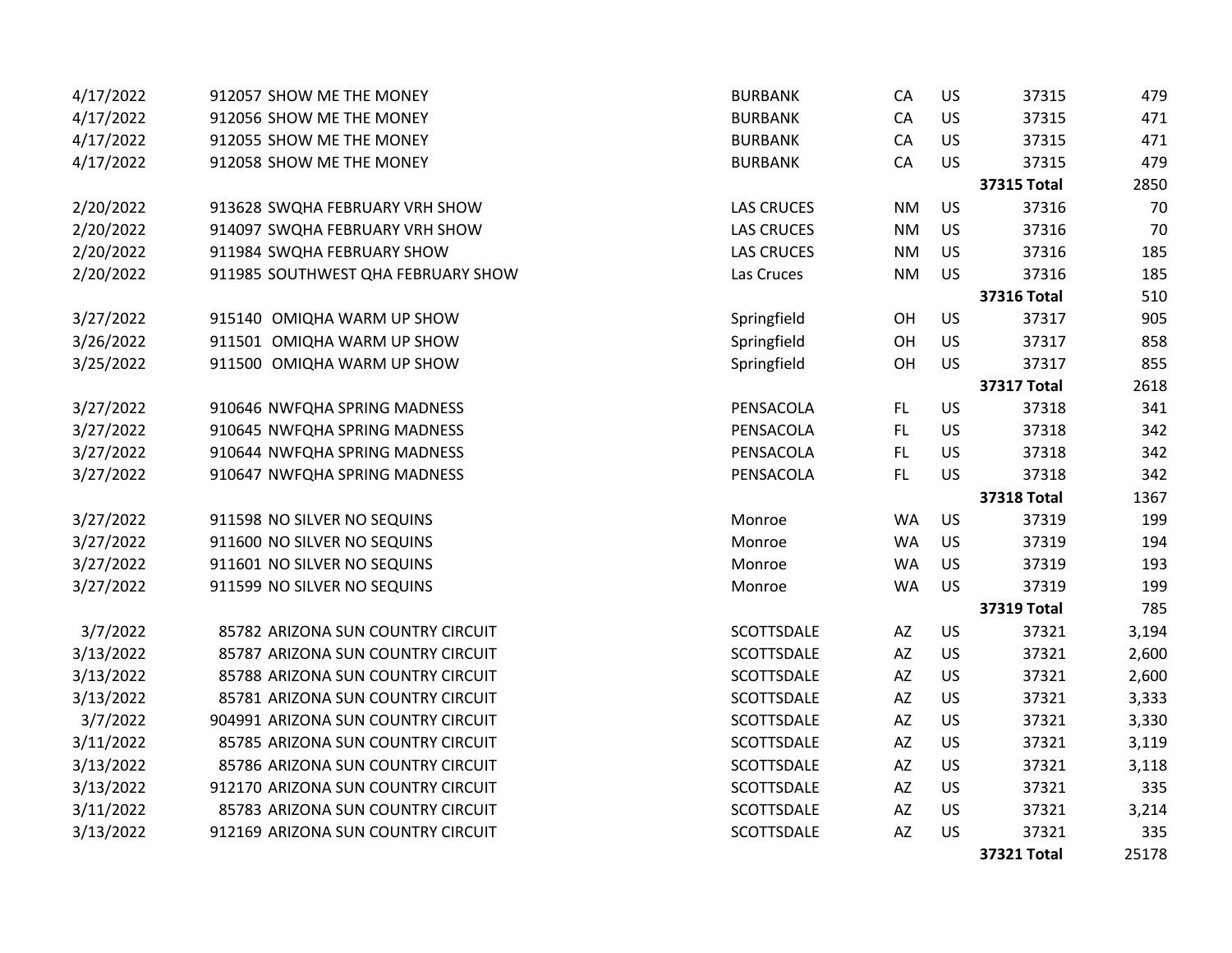| 4/10/2022 | 913838 OREGON CLASSIC                  | Eugene                 | OR        | US        | 37323              | 586  |
|-----------|----------------------------------------|------------------------|-----------|-----------|--------------------|------|
| 4/10/2022 | 913837 OREGON CLASSIC                  | Eugene                 | OR        | US        | 37323              | 586  |
| 4/10/2022 | 913840 OREGON CLASSIC                  | Eugene                 | OR        | US        | 37323              | 587  |
| 4/10/2022 | 913844 OREGON CLASSIC VRH              | Eugene                 | <b>OR</b> | US        | 37323              | 37   |
| 4/7/2022  | 913841 OREGON CLASSIC VRH              | Eugene                 | OR        | US        | 37323              | 34   |
| 4/10/2022 | 913839 OREGON CLASSIC                  | Eugene                 | OR        | US        | 37323              | 586  |
| 4/7/2022  | 913833 OREGON CLASSIC                  | Eugene                 | OR        | US        | 37323              | 595  |
| 4/10/2022 | 913843 OREGON CLASSIC VRH              | Eugene                 | OR        | US        | 37323              | 37   |
| 4/7/2022  | 913836 OREGON CLASSIC                  | Eugene                 | OR        | US        | 37323              | 595  |
| 4/7/2022  | 913842 OREGON CLASSIC VRH              | Eugene                 | OR        | US        | 37323              | 34   |
| 4/7/2022  | 913834 OREGON CLASSIC                  | Eugene                 | OR        | US        | 37323              | 595  |
| 4/7/2022  | 913835 OREGON CLASSIC                  | Eugene                 | OR        | US        | 37323              | 595  |
|           |                                        |                        |           |           | <b>37323 Total</b> | 4867 |
| 4/9/2022  | 904836 HUNT COUNTY HORSEMAN APRIL SHOW | <b>Sulphur Springs</b> | <b>TX</b> | <b>US</b> | 37332              | 108  |
|           |                                        |                        |           |           | <b>37332 Total</b> | 108  |
| 3/6/2022  | 913953 SOUTHERN GOLD CLASSIC           | Camden                 | SC        | US        | 37336              | 339  |
| 3/6/2022  | 913952 SOUTHERN GOLD CLASSIC           | Camden                 | <b>SC</b> | <b>US</b> | 37336              | 334  |
| 3/5/2022  | 913950 SOUTHERN GOLD CLASSIC           | Camden                 | <b>SC</b> | US        | 37336              | 367  |
| 3/5/2022  | 913951 SOUTHERN GOLD CLASSIC           | Camden                 | SC        | US        | 37336              | 367  |
|           |                                        |                        |           |           | 37336 Total        | 1407 |
| 3/6/2022  | 912905 EARLY THAW SHOW                 | Hurricane              | UT        | <b>US</b> | 37341              | 143  |
| 3/6/2022  | 912906 EARLY THAW SHOW                 | Hurricane              | UT        | US        | 37341              | 144  |
| 3/6/2022  | 912901 EARLY THAW SHOW                 | Hurricane              | UT        | US        | 37341              | 356  |
| 3/6/2022  | 912902 EARLY THAW SHOW                 | Hurricane              | UT        | US        | 37341              | 356  |
| 3/6/2022  | 912904 EARLY THAW SHOW                 | Hurricane              | UT        | US        | 37341              | 143  |
| 3/6/2022  | 912900 EARLY THAW SHOW                 | Hurricane              | UT        | US        | 37341              | 356  |
| 3/6/2022  | 912907 EARLY THAW SHOW                 | Hurricane              | UT        | US        | 37341              | 144  |
| 3/6/2022  | 912903 EARLY THAW SHOW                 | Hurricane              | UT        | US        | 37341              | 356  |
|           |                                        |                        |           |           | 37341 Total        | 1998 |
| 3/6/2022  | 912835 WCRHA AFFILIATE #2              | <b>CORNING</b>         | CA        | <b>US</b> | 37343              | 51   |
|           |                                        |                        |           |           | 37343 Total        | 51   |
| 3/24/2022 | 913696 KENTUCKY WINTER FUN             | <b>FRANKFORT</b>       | KY        | US        | 37348              | 108  |
| 3/24/2022 | 910522 KENTUCKY WINTER FUN             | <b>FRANKFORT</b>       | KY        | US        | 37348              | 108  |
| 3/24/2022 | 913695 KENTUCKY WINTER FUN             | <b>FRANKFORT</b>       | KY        | US        | 37348              | 108  |
|           |                                        |                        |           |           | <b>37348 Total</b> | 324  |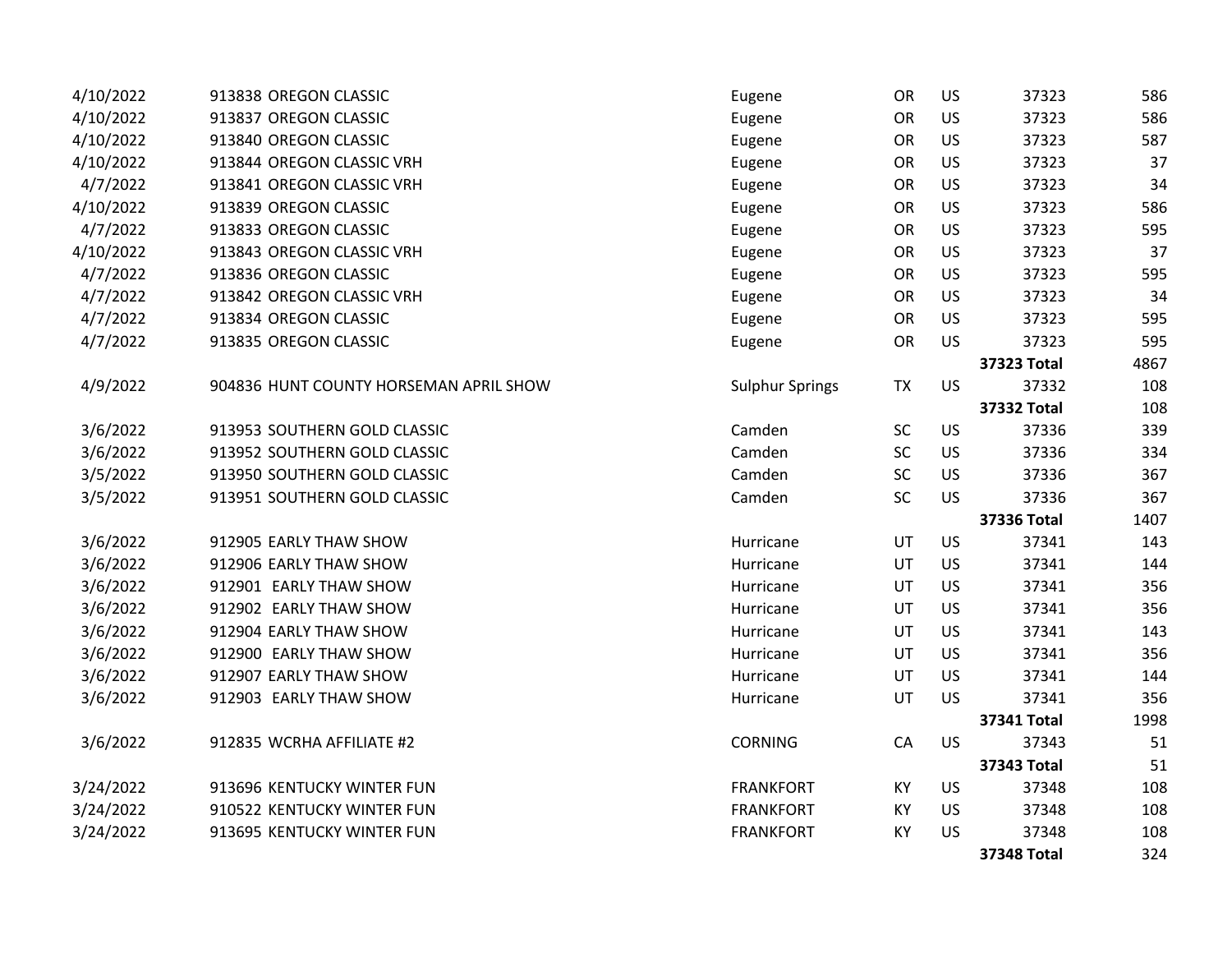| 3/27/2022 | 911684 WINTER CLASSIC                      | <b>FRANKFORT</b> | KY        | US        | 37349              | 130   |
|-----------|--------------------------------------------|------------------|-----------|-----------|--------------------|-------|
| 3/26/2022 | 911681 WINTER CLASSIC                      | <b>FRANKFORT</b> | KY        | US        | 37349              | 156   |
| 3/26/2022 | 911680 WINTER CLASSIC                      | <b>FRANKFORT</b> | KY        | US        | 37349              | 156   |
| 3/26/2022 | 911682 WINTER CLASSIC                      | <b>FRANKFORT</b> | KY        | US        | 37349              | 156   |
| 3/27/2022 | 911685 WINTER CLASSIC                      | <b>FRANKFORT</b> | KY        | US        | 37349              | 130   |
| 3/27/2022 | 911683 WINTER CLASSIC                      | <b>FRANKFORT</b> | KY        | US        | 37349              | 130   |
|           |                                            |                  |           |           | 37349 Total        | 858   |
| 3/6/2022  | 900853 BLUFF COUNTRY CLASSIC               | <b>WINONA</b>    | MN        | US        | 37352              | 333   |
| 3/4/2022  | 900851 BLUFF COUNTRY CLASSIC               | <b>WINONA</b>    | MN        | US        | 37352              | 337   |
| 3/4/2022  | 900850 BLUFF COUNTRY CLASSIC               | <b>WINONA</b>    | MN        | US        | 37352              | 337   |
| 3/6/2022  | 900852 BLUFF COUNTRY CLASSIC               | <b>WINONA</b>    | MN        | US        | 37352              | 333   |
|           |                                            |                  |           |           | <b>37352 Total</b> | 1340  |
| 3/13/2022 | 912869 FQHA SPRING BLAST                   | <b>APOPKA</b>    | FL.       | US        | 37353              | 134   |
| 3/13/2022 | 913718 FQHA SPRING BLAST                   | <b>APOPKA</b>    | FL.       | US        | 37353              | 134   |
| 3/13/2022 | 912870 FQHA SPRING BLAST                   | <b>APOPKA</b>    | FL.       | US        | 37353              | 137   |
|           |                                            |                  |           |           | 37353 Total        | 405   |
| 2/27/2022 | 914536 RANCHO DON REY REINING              | SABANA DE LA MAR |           | DO        | 37354              | 14    |
|           |                                            |                  |           |           | <b>37354 Total</b> | 14    |
| 3/20/2022 | 911969 UTM EQUESTRIAN TEAM BENEFIT CIRCUIT | <b>MARTIN</b>    | <b>TN</b> | US        | 37357              | 197   |
| 3/20/2022 | 911968 UTM EQUESTRIAN TEAM BENEFIT CIRCUIT | <b>MARTIN</b>    | <b>TN</b> | US        | 37357              | 197   |
| 3/20/2022 | 911967 UTM EQUESTRIAN TEAM BENEFIT CIRCUIT | <b>MARTIN</b>    | <b>TN</b> | US        | 37357              | 197   |
|           |                                            |                  |           |           | <b>37357 Total</b> | 591   |
| 3/13/2022 | 913898 SPRING CELEBRATION CIRCUIT          | Harriman         | <b>TN</b> | US        | 37359              | 658   |
| 3/13/2022 | 913897 SPRING CELEBRATION CIRCUIT          | Harriman         | <b>TN</b> | US        | 37359              | 657   |
| 3/13/2022 | 913896 SPRING CELEBRATION CIRCUIT          | Harriman         | <b>TN</b> | US        | 37359              | 659   |
| 3/13/2022 | 913895 SPRING CELEBRATION CIRCUIT          | Harriman         | <b>TN</b> | <b>US</b> | 37359              | 658   |
|           |                                            |                  |           |           | <b>37359 Total</b> | 2632  |
| 4/24/2022 | 911887 NATIONAL REINING BREEDERS CLASSIC   | Katy             | <b>TX</b> | US        | 37360              | 48    |
| 4/24/2022 | 911888 NATIONAL REINING BREEDERS CLASSIC   | Katy             | <b>TX</b> | US        | 37360              | 110   |
|           |                                            |                  |           |           | 37360 Total        | 158   |
| 2/20/2022 | 914589 DIXIE NATIONAL QHS VRH              | <b>JACKSON</b>   | <b>MS</b> | <b>US</b> | 37361              | 340   |
| 2/20/2022 | 90017 DIXIE NATIONAL QHS                   | <b>JACKSON</b>   | <b>MS</b> | US        | 37361              | 1,084 |
| 2/20/2022 | 915489 DIXIE NATIONAL QHS VRH              | <b>JACKSON</b>   | <b>MS</b> | US        | 37361              | 339   |
| 2/20/2022 | 914588 DIXIE NATIONAL QHS VRH              | <b>JACKSON</b>   | <b>MS</b> | US        | 37361              | 339   |
| 2/20/2022 | 914590 DIXIE NATIONAL QHS VRH              | <b>JACKSON</b>   | <b>MS</b> | US        | 37361              | 340   |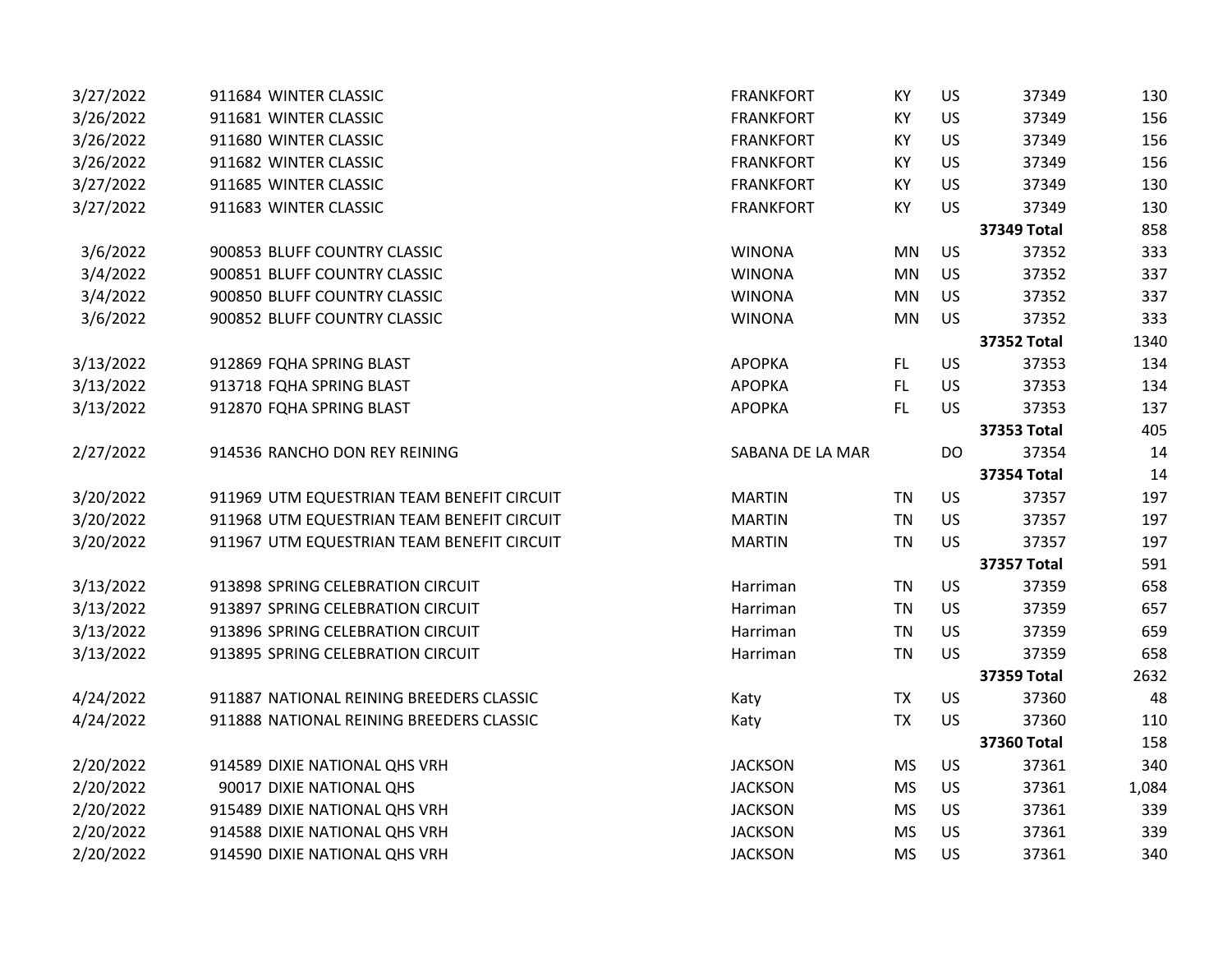| 2/20/2022 | 99684 DIXIE NATIONAL QHS                    | <b>JACKSON</b>    | <b>MS</b>                         | <b>US</b> | 37361              | 1,083 |
|-----------|---------------------------------------------|-------------------|-----------------------------------|-----------|--------------------|-------|
| 2/20/2022 | 907290 DIXIE NATIONAL QHS                   | <b>JACKSON</b>    | <b>MS</b>                         | US        | 37361              | 1,069 |
| 2/20/2022 | 907289 DIXIE NATIONAL QHS                   | <b>JACKSON</b>    | <b>MS</b>                         | <b>US</b> | 37361              | 1,067 |
|           |                                             |                   |                                   |           | 37361 Total        | 5,661 |
| 3/12/2022 | 913774 GCCHA MARCH SHOW                     | SARASOTA          | FL                                | <b>US</b> | 37362              | 12    |
|           |                                             |                   |                                   |           | 37362 Total        | 12    |
| 2/20/2022 | 913016 HAM AND DORIS PHILLIPS MEMORIAL SHOW | <b>PERRY</b>      | GA                                | US        | 37365              | 333   |
| 2/20/2022 | 913017 HAM AND DORIS PHILLIPS MEMORIAL SHOW | <b>PERRY</b>      | GA                                | US        | 37365              | 335   |
| 2/20/2022 | 913019 HAM AND DORIS PHILLIPS MEMORIAL SHOW | <b>PERRY</b>      | GA                                | <b>US</b> | 37365              | 349   |
| 2/20/2022 | 913018 HAM AND DORIS PHILLIPS MEMORIAL SHOW | <b>PERRY</b>      | GA                                | <b>US</b> | 37365              | 333   |
|           |                                             |                   |                                   |           | 37365 Total        | 1350  |
| 3/20/2022 | 914546 FRCC VERSATILITY MARCH SHOW          | <b>LADY LAKE</b>  | FL.                               | <b>US</b> | 37370              | 127   |
| 3/20/2022 | 912940 FRCC SPECIAL EVENT MARCH SHOW        | <b>LADY LAKE</b>  | FL                                | <b>US</b> | 37370              | 35    |
|           |                                             |                   |                                   |           | <b>37370 Total</b> | 162   |
| 2/20/2022 | 911809 GORDYVILLE USA                       | <b>GIFFORD</b>    | $\ensuremath{\mathsf{IL}}\xspace$ | <b>US</b> | 37371              | 379   |
| 2/20/2022 | 911811 GORDYVILLE USA                       | <b>GIFFORD</b>    | L                                 | <b>US</b> | 37371              | 379   |
| 2/18/2022 | 911806 LLQHA RUN FROM THE BORDER            | <b>GIFFORD</b>    | L                                 | <b>US</b> | 37371              | 366   |
| 2/18/2022 | 911808 LLQHA RUN FROM THE BORDER            | <b>GIFFORD</b>    | L                                 | <b>US</b> | 37371              | 366   |
| 2/20/2022 | 911810 GORDYVILLE USA                       | <b>GIFFORD</b>    | $\ensuremath{\mathsf{IL}}\xspace$ | US        | 37371              | 379   |
| 2/18/2022 | 911807 LLQHA RUN FROM THE BORDER            | <b>GIFFORD</b>    | $\ensuremath{\mathsf{IL}}\xspace$ | <b>US</b> | 37371              | 366   |
|           |                                             |                   |                                   |           | <b>37371 Total</b> | 2235  |
| 3/27/2022 | 913656 SWQHA MARCH SHOWS                    | <b>LAS CRUCES</b> | <b>NM</b>                         | <b>US</b> | 37372              | 143   |
| 3/27/2022 | 913655 SWQHA MARCH SHOWS                    | <b>LAS CRUCES</b> | <b>NM</b>                         | <b>US</b> | 37372              | 143   |
|           |                                             |                   |                                   |           | <b>37372 Total</b> | 286   |
| 3/18/2022 | 910551 GORDYVILLE MARCH SPRING CIRCUIT      | <b>GIFFORD</b>    | $\ensuremath{\mathsf{IL}}\xspace$ | <b>US</b> | 37373              | 210   |
| 3/20/2022 | 910552 GORDYVILLE MARCH SPRING CIRCUIT      | <b>GIFFORD</b>    | $\sf IL$                          | US        | 37373              | 242   |
| 3/18/2022 | 910550 GORDYVILLE MARCH SPRING CIRCUIT      | <b>GIFFORD</b>    | $\sf IL$                          | <b>US</b> | 37373              | 209   |
| 3/20/2022 | 910553 GORDYVILLE MARCH SPRING CIRCUIT      | <b>GIFFORD</b>    | IL                                | <b>US</b> | 37373              | 242   |
|           |                                             |                   |                                   |           | <b>37373 Total</b> | 903   |
| 5/1/2022  | 908050 CIRCLE G SHOW PLACE QHS              | <b>TEXARKANA</b>  | AR                                | <b>US</b> | 37378              | 319   |
| 4/30/2022 | 902532 CIRCLE G SHOW PLACE QHS              | <b>TEXARKANA</b>  | AR                                | <b>US</b> | 37378              | 326   |
| 5/1/2022  | 908051 CIRCLE G SHOW PLACE QHS              | TEXARKANA         | AR                                | US        | 37378              | 319   |
| 4/30/2022 | 902531 CIRCLE G SHOW PLACE QHS              | TEXARKANA         | AR                                | <b>US</b> | 37378              | 326   |
|           |                                             |                   |                                   |           | <b>37378 Total</b> | 1290  |
| 4/17/2022 | 912033 WVQHA WVQHAYA SHOW                   | Winfield          | <b>WV</b>                         | <b>US</b> | 37379              | 312   |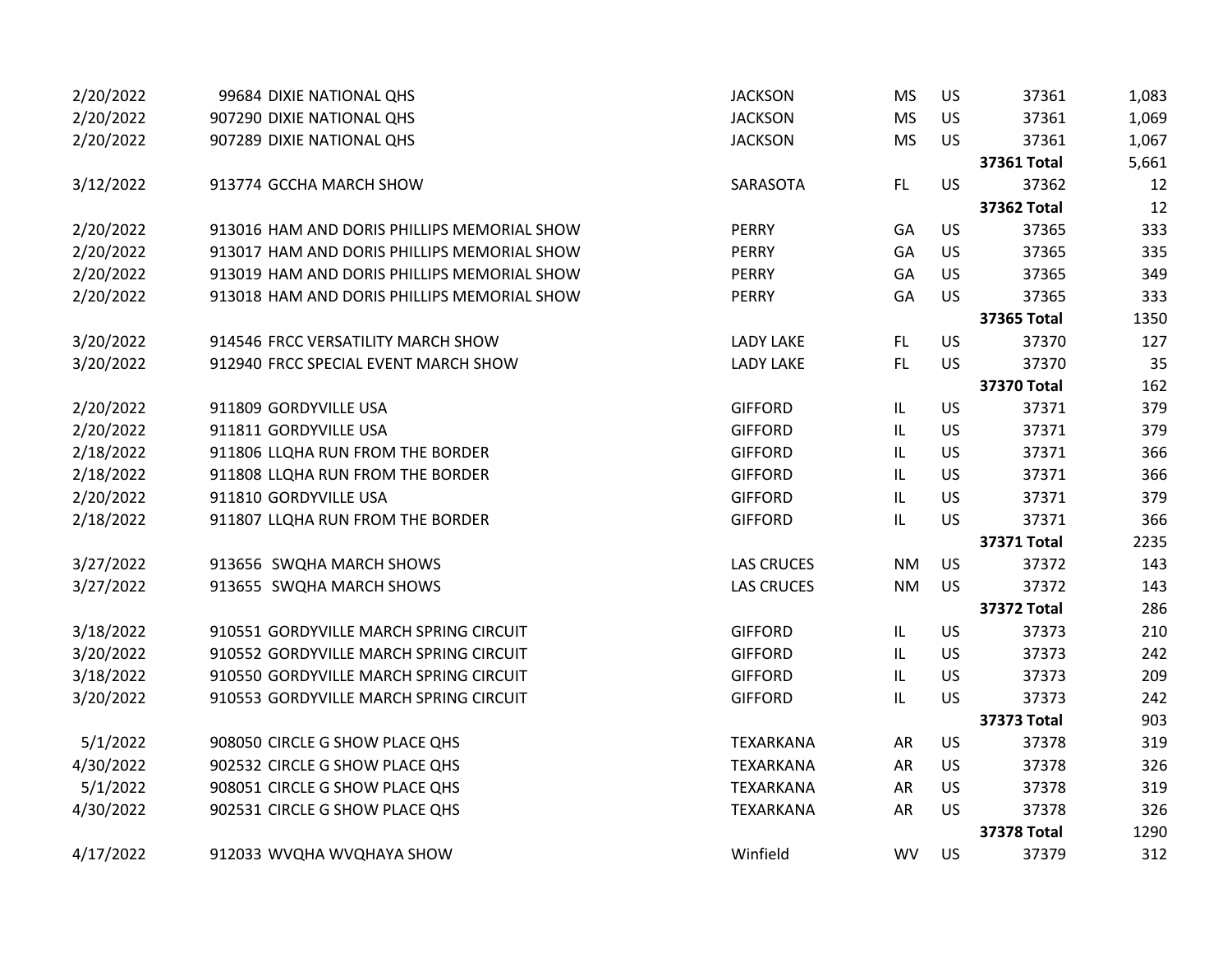| 4/17/2022 | 912032 WVQHA WVQHAYA SHOW             | Winfield            | <b>WV</b>      | US        | 37379              | 312  |
|-----------|---------------------------------------|---------------------|----------------|-----------|--------------------|------|
| 4/17/2022 | 912030 WVQHA WVQHAYA SHOW             | Winfield            | <b>WV</b>      | <b>US</b> | 37379              | 312  |
| 4/17/2022 | 912031 WVQHA WVQHAYA SHOW             | Winfield            | <b>WV</b>      | US        | 37379              | 312  |
|           |                                       |                     |                |           | <b>37379 Total</b> | 1248 |
| 3/27/2022 | 915496 NO BLING SPRING FLING          | <b>BENTON</b>       | AR             | US        | 37387              | 83   |
|           |                                       |                     |                |           | <b>37387 Total</b> | 83   |
| 4/17/2022 | 90746 OZARK QUARTER HORSE SPRING SHOW | Carthage            | <b>MO</b>      | <b>US</b> | 37389              | 123  |
| 4/16/2022 | 90745 OZARK QUARTER HORSE SPRING SHOW | Carthage            | <b>MO</b>      | <b>US</b> | 37389              | 169  |
|           |                                       |                     |                |           | 37389 Total        | 292  |
| 3/27/2022 | 913051 HISTORY AND CHAMPIONS          | Ardmore             | OK             | US        | 37392              | 55   |
|           |                                       |                     |                |           | 37392 Total        | 55   |
| 4/15/2022 | 913784 MQHA EASTER EGGSTRAVAGANZA     | <b>EAST LANSING</b> | MI             | US        | 37393              | 853  |
| 4/17/2022 | 913788 MQHA EASTER EGGSTRAVAGANZA     | <b>EAST LANSING</b> | MI             | US        | 37393              | 850  |
| 4/15/2022 | 913785 MQHA EASTER EGGSTRAVAGANZA     | <b>EAST LANSING</b> | MI             | US        | 37393              | 853  |
| 4/17/2022 | 913787 MQHA EASTER EGGSTRAVAGANZA     | <b>EAST LANSING</b> | MI             | US        | 37393              | 850  |
| 4/15/2022 | 913783 MQHA EASTER EGGSTRAVAGANZA     | <b>EAST LANSING</b> | M <sub>l</sub> | US        | 37393              | 854  |
| 4/17/2022 | 913786 MQHA EASTER EGGSTRAVAGANZA     | <b>EAST LANSING</b> | MI             | US        | 37393              | 850  |
|           |                                       |                     |                |           | 37393 Total        | 5110 |
| 4/3/2022  | 913281 MINNESOTA STATE SHOW           | <b>WINONA</b>       | MN             | US        | 37395              | 501  |
| 4/1/2022  | 913279 MINNESOTA STATE SHOW           | <b>WINONA</b>       | MN             | US        | 37395              | 552  |
| 4/3/2022  | 913282 MINNESOTA STATE SHOW           | <b>WINONA</b>       | MN             | US        | 37395              | 501  |
| 4/1/2022  | 913280 MINNESOTA STATE SHOW           | <b>WINONA</b>       | MN             | US        | 37395              | 552  |
|           |                                       |                     |                |           | <b>37395 Total</b> | 2106 |
| 4/24/2022 | 913685 EASTERN OHIO QH ASSOCIATION    | Springfield         | OH             | US        | 37396              | 745  |
| 4/24/2022 | 913687 EASTERN OHIO QH ASSOCIATION    | Springfield         | OH             | US        | 37396              | 746  |
| 4/24/2022 | 913688 EASTERN OHIO QH ASSOCIATION    | Springfield         | OH             | US        | 37396              | 745  |
| 4/24/2022 | 913686 EASTERN OHIO QH ASSOCIATION    | SPRINGFIELD         | OH             | US        | 37396              | 745  |
|           |                                       |                     |                |           | <b>37396 Total</b> | 2981 |
| 4/10/2022 | 908181 WTQHA SPRING FLING             | MURFREESBORO        | <b>TN</b>      | US        | 37397              | 555  |
| 4/10/2022 | 908185 WTQHA SPRING FLING             | MURFREESBORO        | <b>TN</b>      | US        | 37397              | 555  |
| 4/10/2022 | 908184 WTQHA SPRING FLING             | MURFREESBORO        | <b>TN</b>      | US        | 37397              | 555  |
| 4/10/2022 | 908183 WTQHA SPRING FLING             | MURFREESBORO        | TN             | US        | 37397              | 556  |
| 4/10/2022 | 908186 WTQHA SPRING FLING             | MURFREESBORO        | <b>TN</b>      | US        | 37397              | 555  |
| 4/10/2022 | 908182 WTQHA SPRING FLING             | MURFREESBORO        | <b>TN</b>      | US        | 37397              | 555  |
|           |                                       |                     |                |           | <b>37397 Total</b> | 3331 |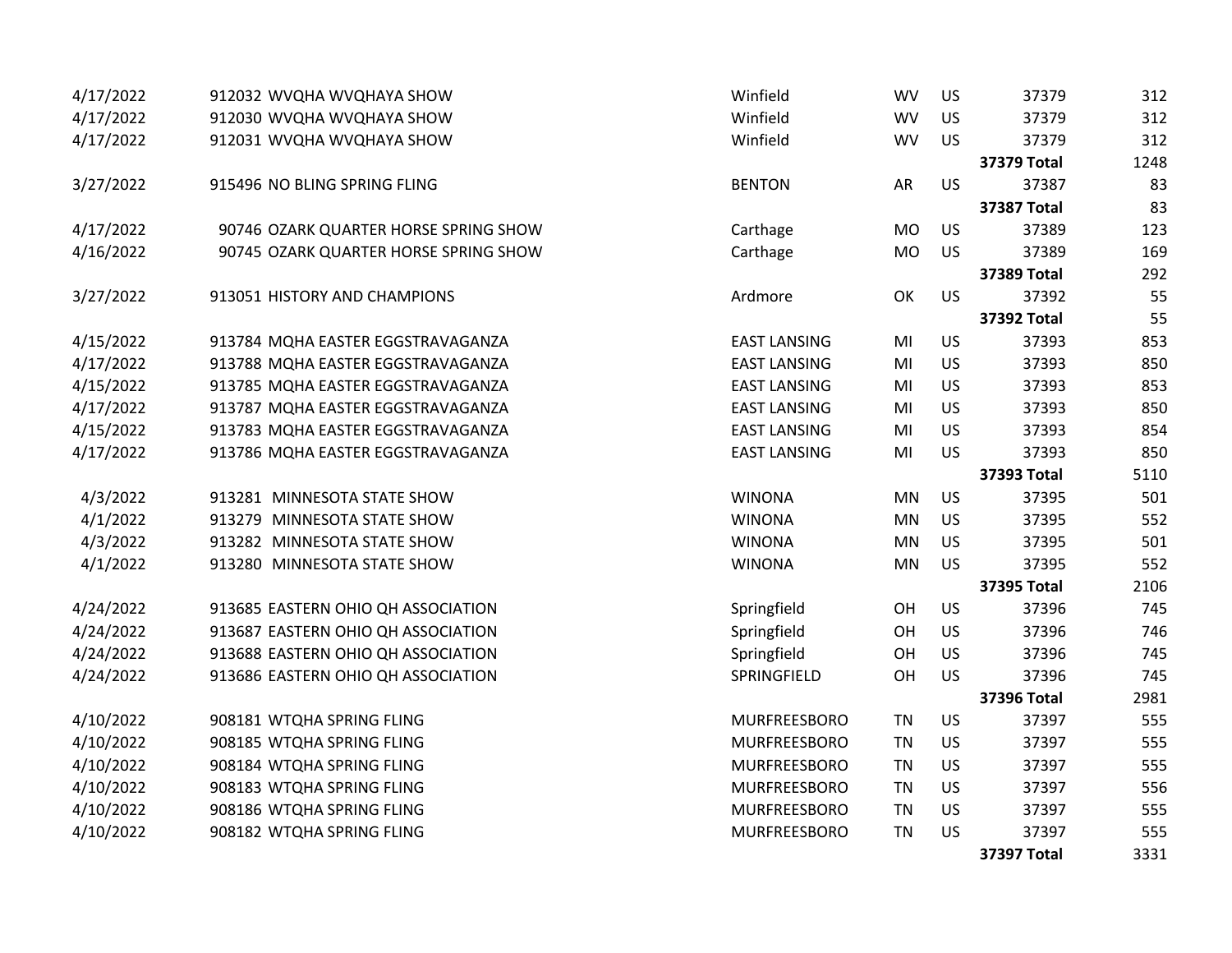| 4/3/2022  | 909681 BELGIAN CHAMPIONSHIP           | <b>RANST</b>            |           | <b>BE</b> | 37402              | 308  |
|-----------|---------------------------------------|-------------------------|-----------|-----------|--------------------|------|
| 4/3/2022  | 909682 BELGIAN CHAMPIONSHIP           | <b>RANST</b>            |           | <b>BE</b> | 37402              | 306  |
|           |                                       |                         |           |           | 37402 Total        | 614  |
| 4/3/2022  | 84612 AMATEUR SHOW OF NEBRASKA        | Lincoln                 | <b>NE</b> | <b>US</b> | 37403              | 487  |
| 4/3/2022  | 84610 AMATEUR SHOW OF NEBRASKA        | Lincoln                 | <b>NE</b> | <b>US</b> | 37403              | 490  |
| 4/3/2022  | 84611 AMATEUR SHOW OF NEBRASKA        | Lincoln                 | <b>NE</b> | <b>US</b> | 37403              | 484  |
| 4/3/2022  | 84609 AMATEUR SHOW OF NEBRASKA        | Lincoln                 | <b>NE</b> | US        | 37403              | 489  |
|           |                                       |                         |           |           | 37403 Total        | 1950 |
| 4/22/2022 | 910622 R & J ARENA QUARTER HORSE SHOW | VERNDALE                | <b>MN</b> | <b>US</b> | 37404              | 295  |
| 4/22/2022 | 906992 R & J ARENA QUARTER HORSE SHOW | VERNDALE                | <b>MN</b> | <b>US</b> | 37404              | 295  |
| 4/24/2022 | 906993 R & J ARENA QUARTER HORSE SHOW | VERNDALE                | <b>MN</b> | <b>US</b> | 37404              | 293  |
| 4/24/2022 | 906994 R & J ARENA QUARTER HORSE SHOW | VERNDALE                | <b>MN</b> | <b>US</b> | 37404              | 293  |
|           |                                       |                         |           |           | <b>37404 Total</b> | 1176 |
| 4/2/2022  | 913851 GCCHA APRIL SHOW               | SARASOTA                | FL        | <b>US</b> | 37405              | 12   |
|           |                                       |                         |           |           | <b>37405 Total</b> | 12   |
| 4/10/2022 | 911889 EASTERN OHIO QH ASSOCIATION    | Springfield             | OH        | US        | 37406              | 863  |
| 4/10/2022 | 911890 EASTERN OHIO QH ASSOCIATION    | Springfield             | OH        | <b>US</b> | 37406              | 863  |
| 4/10/2022 | 911891 EASTERN OHIO QH ASSOCIATION    | Springfield             | OH        | <b>US</b> | 37406              | 863  |
| 4/10/2022 | 911892 EASTERN OHIO QH ASSOCIATION    | Springfield             | OH        | US        | 37406              | 863  |
|           |                                       |                         |           |           | <b>37406 Total</b> | 3452 |
| 4/10/2022 | 913020 MASSACHUSETTS QHA LEVEL 1 SHOW | <b>WEST SPRINGFIELD</b> | MA        | <b>US</b> | 37407              | 219  |
|           |                                       |                         |           |           | <b>37407 Total</b> | 219  |
| 1/20/2022 | 86683 FERIA LEON GUANAJUATO           | LEON                    |           | <b>MX</b> | 37408              | 20   |
|           |                                       |                         |           |           | <b>37408 Total</b> | 20   |
| 4/10/2022 | 913956 PUNCHY IN PINK SPRING ROUND UP | <b>McCook</b>           | <b>NE</b> | <b>US</b> | 37409              | 8    |
| 4/10/2022 | 913955 PUNCHY IN PINK SPRING ROUND UP | McCook                  | <b>NE</b> | US        | 37409              | 124  |
| 4/10/2022 | 915247 PUNCHY IN PINK SPRING ROUND UP | McCook                  | <b>NE</b> | US        | 37409              | 124  |
| 4/10/2022 | 915248 PUNCHY IN PINK SPRING ROUND UP | McCook                  | <b>NE</b> | US        | 37409              | 8    |
|           |                                       |                         |           |           | <b>37409 Total</b> | 264  |
| 4/17/2022 | 915498 CAROLINA SPRING RANCH SHOW     | YADKINVILLE             | <b>NC</b> | <b>US</b> | 37412              | 36   |
| 4/17/2022 | 915497 CAROLINA SPRING RANCH SHOW     | YADKINVILLE             | NC        | US        | 37412              | 80   |
| 4/17/2022 | 915499 CAROLINA SPRING RANCH SHOW     | YADKINVILLE             | <b>NC</b> | US        | 37412              | 21   |
|           |                                       |                         |           |           | <b>37412 Total</b> | 137  |
| 4/10/2022 | 915167 FRCC APRIL SPECIAL EVENT       | <b>LADY LAKE</b>        | FL.       | <b>US</b> | 37413              | 10   |
| 4/10/2022 | 915500 FRCC VERSATILITY APRIL SHOW    | <b>LADY LAKE</b>        | <b>FL</b> | <b>US</b> | 37413              | 70   |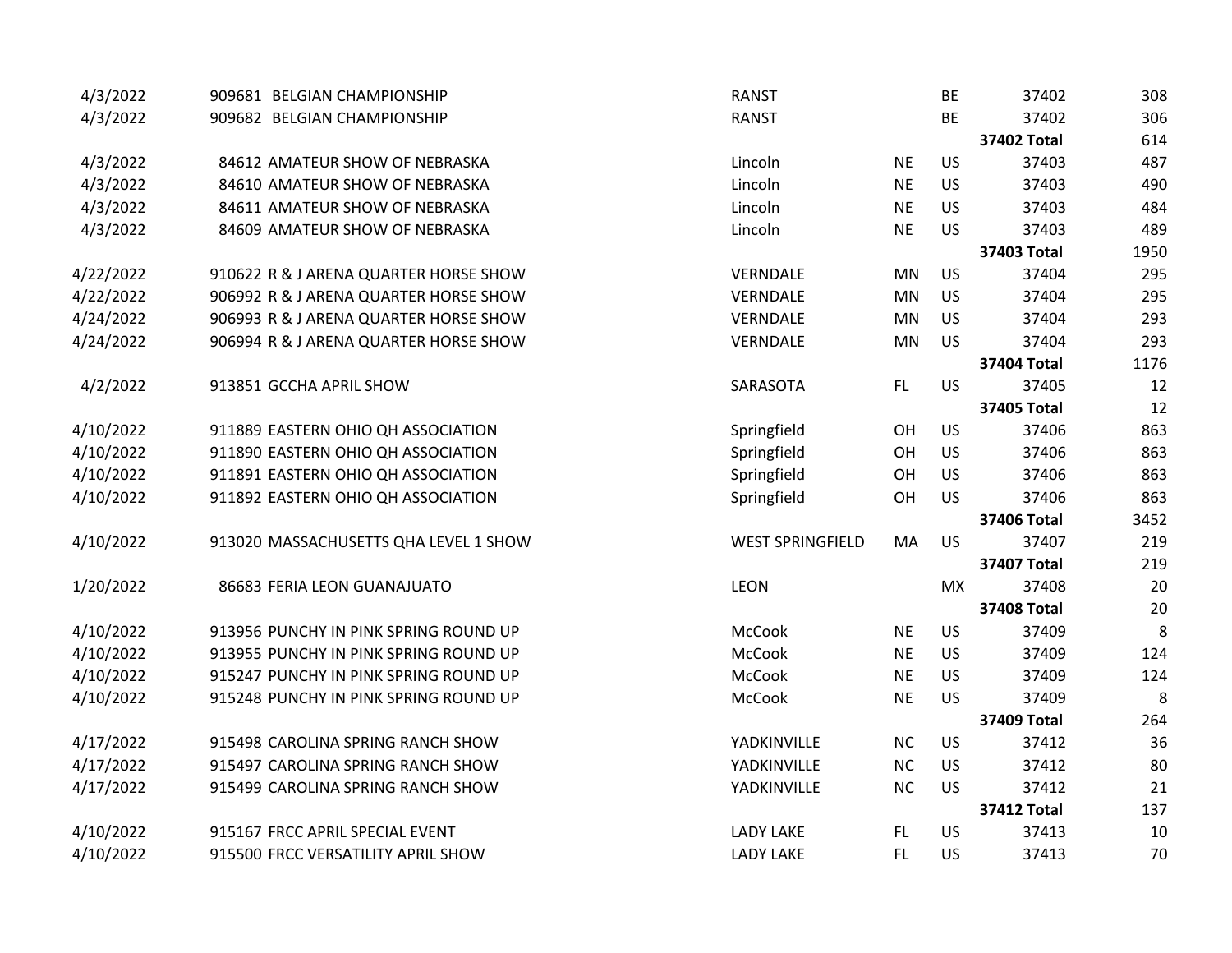|           |                                                         |                       |           |           | <b>37413 Total</b> | 80   |
|-----------|---------------------------------------------------------|-----------------------|-----------|-----------|--------------------|------|
| 4/22/2022 | 86992 PQHA LEVEL 1 SHOW                                 | <b>Centre Hall</b>    | PA        | <b>US</b> | 37414              | 122  |
| 4/24/2022 | 911277 CENTRE COUNTY GRANGE QHS                         | <b>Centre Hall</b>    | PA        | US        | 37414              | 394  |
| 4/24/2022 | 911278 CENTRE COUNTY GRANGE QHS                         | <b>Centre Hall</b>    | PA        | <b>US</b> | 37414              | 393  |
|           |                                                         |                       |           |           | <b>37414 Total</b> | 909  |
| 3/12/2022 | 908066 GQHA INTRODUCTORY SHOW                           | <b>COVINGTON</b>      | GA        | <b>US</b> | 37418              | 6    |
|           |                                                         |                       |           |           | <b>37418 Total</b> | 6    |
| 4/29/2022 | 912957 SHOW OF THE YEAR                                 | <b>RANCHO MURIETA</b> | CA        | US        | 37423              | 62   |
| 4/29/2022 | 912958 SHOW OF THE YEAR                                 | <b>RANCHO MURIETA</b> | CA        | <b>US</b> | 37423              | 62   |
|           |                                                         |                       |           |           | <b>37423 Total</b> | 124  |
| 4/10/2022 | 913760 ROLAND STACEY MEMORIAL YOUTH SHOW                | <b>MERIDIAN</b>       | <b>MS</b> | <b>US</b> | 37424              | 321  |
| 4/10/2022 | 913759 ROLAND STACEY MEMORIAL YOUTH SHOW                | <b>MERIDIAN</b>       | <b>MS</b> | US        | 37424              | 321  |
| 4/10/2022 | 913758 ROLAND STACEY MEMORIAL YOUTH SHOW                | <b>MERIDIAN</b>       | <b>MS</b> | <b>US</b> | 37424              | 321  |
|           |                                                         |                       |           |           | <b>37424 Total</b> | 963  |
| 3/6/2022  | 915503 CSU SPRING CELEBRATION                           | <b>FORT COLLINS</b>   | CO        | US        | 37425              | 14   |
| 3/6/2022  | 915502 CSU SPRING CELEBRATION                           | <b>FORT COLLINS</b>   | CO        | US        | 37425              | 89   |
| 3/6/2022  | 915504 CSU SPRING CELEBRATION                           | <b>FORT COLLINS</b>   | CO        | US        | 37425              | 14   |
| 3/6/2022  | 915501 CSU SPRING CELEBRATION                           | <b>FORT COLLINS</b>   | CO        | <b>US</b> | 37425              | 89   |
|           |                                                         |                       |           |           | <b>37425 Total</b> | 206  |
| 4/24/2022 | 910926 SPRING FLING SHOW                                | Lincoln               | <b>NE</b> | <b>US</b> | 37426              | 510  |
| 4/24/2022 | 910924 SPRING FLING SHOW                                | Lincoln               | <b>NE</b> | <b>US</b> | 37426              | 510  |
| 4/24/2022 | 910925 SPRING FLING SHOW                                | Lincoln               | <b>NE</b> | <b>US</b> | 37426              | 509  |
| 4/24/2022 | 910923 SPRING FLING SHOW                                | Lincoln               | <b>NE</b> | <b>US</b> | 37426              | 509  |
|           |                                                         |                       |           |           | 37426 Total        | 2038 |
| 4/17/2022 | 910996 INLAND EMPIRE SILVER CIRCUIT-EASTERBUNNY SPECIAL | Spokane               | <b>WA</b> | US        | 37428              | 124  |
| 4/17/2022 | 910997 INLAND EMPIRE SILVER CIRCUIT-EASTERBUNNY SPECIAL | Spokane               | <b>WA</b> | US        | 37428              | 124  |
| 4/15/2022 | 902720 IEQHA 14TH ANNUAL LEVEL 1/ROOKIE SHOW            | Spokane               | <b>WA</b> | <b>US</b> | 37428              | 49   |
| 4/17/2022 | 910998 INLAND EMPIRE SILVER CIRCUIT-EASTERBUNNY SPECIAL | Spokane               | <b>WA</b> | <b>US</b> | 37428              | 124  |
|           |                                                         |                       |           |           | <b>37428 Total</b> | 421  |
| 4/3/2022  | 914682 WARMUP                                           | <b>HOLZIKEN</b>       |           | CH        | 37431              | 42   |
|           |                                                         |                       |           |           | 37431 Total        | 42   |
| 4/15/2022 | 912219 SPRING FLING QUARTER HORSE SHOW                  | Hamburg               | <b>NY</b> | US        | 37434              | 519  |
| 4/17/2022 | 912221 SPRING FLING QUARTER HORSE SHOW                  | Hamburg               | <b>NY</b> | <b>US</b> | 37434              | 483  |
| 4/15/2022 | 912218 SPRING FLING QUARTER HORSE SHOW                  | Hamburg               | <b>NY</b> | US        | 37434              | 519  |
| 4/17/2022 | 912220 SPRING FLING QUARTER HORSE SHOW                  | Hamburg               | <b>NY</b> | US        | 37434              | 482  |
|           |                                                         |                       |           |           |                    |      |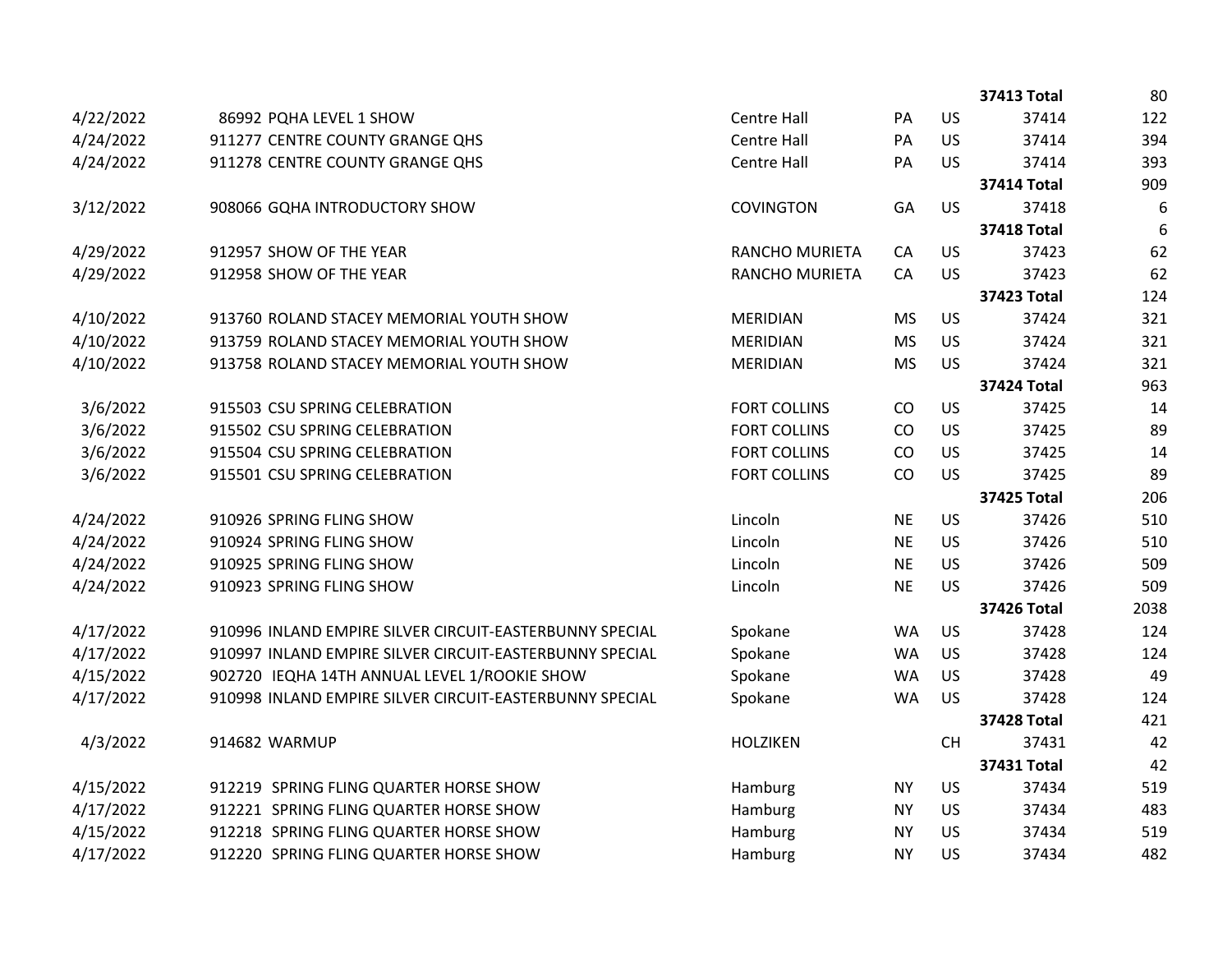| 4/17/2022 | 912222 SPRING FLING QUARTER HORSE SHOW         | Hamburg           | <b>NY</b>              | <b>US</b> | 37434              | 483  |
|-----------|------------------------------------------------|-------------------|------------------------|-----------|--------------------|------|
|           |                                                |                   |                        |           | <b>37434 Total</b> | 2486 |
| 4/24/2022 | 912224 SPRING FLING QUARTER HORSE SHOW II      | Hamburg           | <b>NY</b>              | <b>US</b> | 37435              | 532  |
| 4/24/2022 | 912223 SPRING FLING QUARTER HORSE SHOW II      | Hamburg           | <b>NY</b>              | <b>US</b> | 37435              | 532  |
| 4/24/2022 | 912225 SPRING FLING QUARTER HORSE SHOW II      | Hamburg           | <b>NY</b>              | <b>US</b> | 37435              | 532  |
|           |                                                |                   |                        |           | <b>37435 Total</b> | 1596 |
| 4/10/2022 | 905055 SWQHA APRIL SHOW                        | Las Cruces        | <b>NM</b>              | <b>US</b> | 37438              | 122  |
| 4/10/2022 | 905056 SWQHA APRIL SHOW                        | Las Cruces        | <b>NM</b>              | <b>US</b> | 37438              | 122  |
|           |                                                |                   |                        |           | <b>37438 Total</b> | 244  |
| 4/23/2022 | 915507 JACKPOT RANCH SPRING CLASSIC            | <b>CAMP VERDE</b> | AZ                     | <b>US</b> | 37439              | 3    |
| 4/23/2022 | 915506 JACKPOT RANCH SPRING CLASSIC            | <b>CAMP VERDE</b> | AZ                     | <b>US</b> | 37439              | 28   |
| 4/23/2022 | 915508 JACKPOT RANCH SPRING CLASSIC            | <b>CAMP VERDE</b> | $\mathsf{A}\mathsf{Z}$ | <b>US</b> | 37439              | 19   |
|           |                                                |                   |                        |           | 37439 Total        | 50   |
| 4/22/2022 | 912272 EMCHA NCHA CHALLENGER                   | <b>HERMANN</b>    | <b>MO</b>              | US        | 37443              | 16   |
| 4/23/2022 | 912273 EMCHA NCHA CHALLENGER                   | <b>HERMANN</b>    | <b>MO</b>              | US        | 37443              | 15   |
|           |                                                |                   |                        |           | <b>37443 Total</b> | 31   |
| 4/24/2022 | 913983 THE TEXAS FESTIVAL                      | Waco              | <b>TX</b>              | US        | 37444              | 396  |
| 4/24/2022 | 913984 THE TEXAS FESTIVAL                      | Waco              | <b>TX</b>              | <b>US</b> | 37444              | 397  |
| 4/24/2022 | 913980 THE TEXAS FESTIVAL                      | Waco              | <b>TX</b>              | <b>US</b> | 37444              | 413  |
| 4/24/2022 | 913985 THE TEXAS FESTIVAL                      | Waco              | <b>TX</b>              | <b>US</b> | 37444              | 397  |
| 4/24/2022 | 913986 THE TEXAS FESTIVAL                      | Waco              | <b>TX</b>              | US        | 37444              | 34   |
| 4/24/2022 | 913982 THE TEXAS FESTIVAL                      | Waco              | <b>TX</b>              | <b>US</b> | 37444              | 413  |
| 4/24/2022 | 913987 THE TEXAS FESTIVAL                      | Waco              | <b>TX</b>              | <b>US</b> | 37444              | 50   |
| 4/24/2022 | 913981 THE TEXAS FESTIVAL                      | Waco              | <b>TX</b>              | <b>US</b> | 37444              | 413  |
|           |                                                |                   |                        |           | <b>37444 Total</b> | 2513 |
| 1/16/2022 | 915172 HAYWIRE RANCH WESTERN DRESSAGE SERIES I | <b>ARCADIA</b>    | FL.                    | <b>US</b> | 37445              | 22   |
| 1/15/2022 | 915171 HAYWIRE RANCH WESTERN DRESSAGE SERIES I | <b>ARCADIA</b>    | FL.                    | <b>US</b> | 37445              | 23   |
|           |                                                |                   |                        |           | <b>37445 Total</b> | 45   |
| 1/30/2022 | 906835 THE SNOWBIRD'S PARADISE SHOW            | <b>APOPKA</b>     | FL.                    | <b>US</b> | 37450              | 4    |
|           |                                                |                   |                        |           | <b>37450 Total</b> | 4    |
| 4/17/2022 | 913090 AZQHA NO BLING CIRCUIT                  | <b>PHOENIX</b>    | AZ                     | <b>US</b> | 37452              | 196  |
| 4/17/2022 | 915203 AZQHA AQHA NO BLING CIRCUIT             | <b>PHOENIX</b>    | AZ                     | <b>US</b> | 37452              | 196  |
|           |                                                |                   |                        |           | <b>37452 Total</b> | 392  |
| 3/27/2022 | 912508 PRCHA SPRING FLING                      | Lubbock           | <b>TX</b>              | <b>US</b> | 37453              | 9    |
| 3/27/2022 | 912346 PRCHA SPRING FLING                      | Lubbock           | <b>TX</b>              | US        | 37453              | 37   |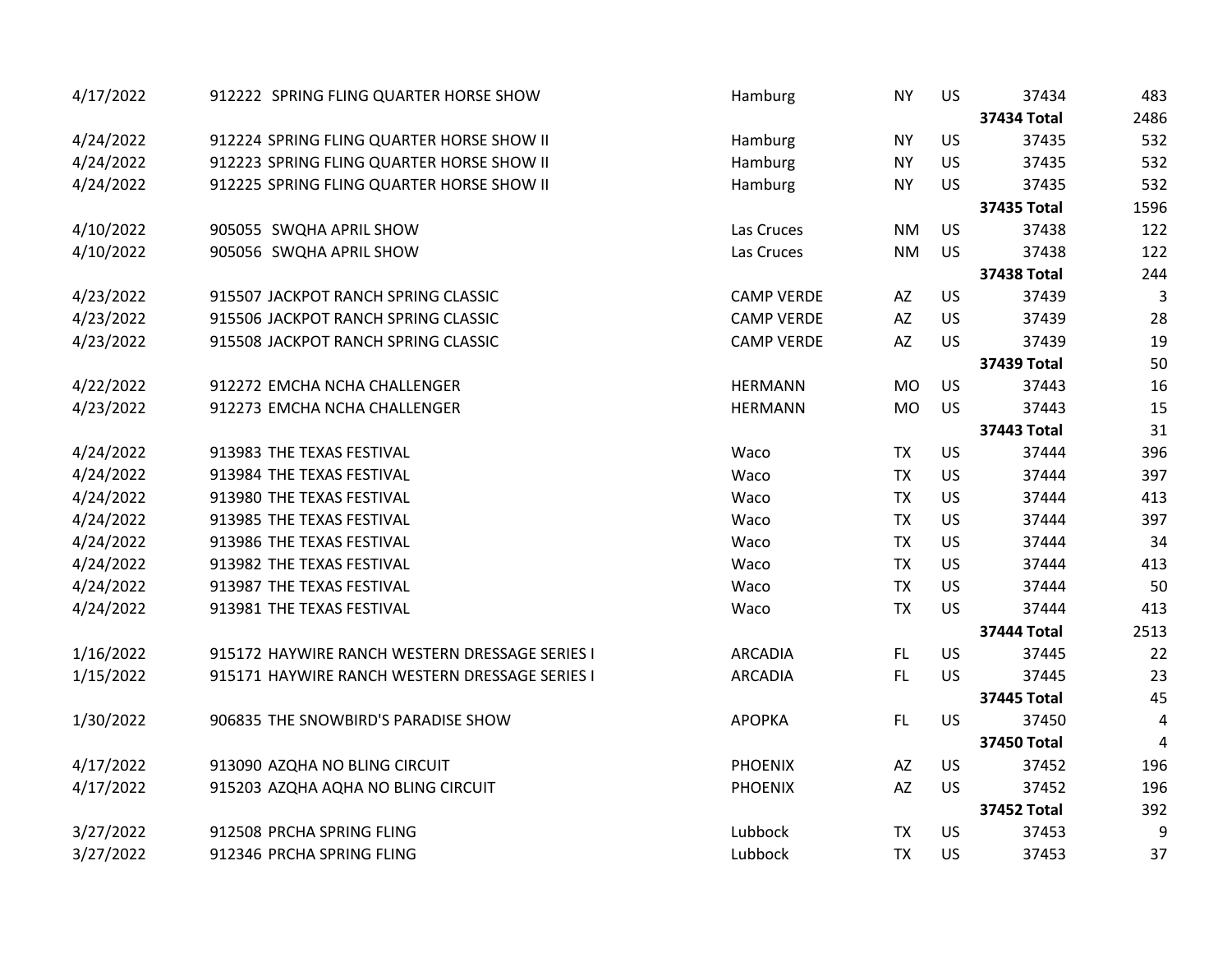|           |                                          |                    |               |           | <b>37453 Total</b> | 46             |
|-----------|------------------------------------------|--------------------|---------------|-----------|--------------------|----------------|
| 4/24/2022 | 912004 CONNECTICUT SPRING BREAK OUT      | <b>NORTHAMPTON</b> | MA            | US        | 37455              | 281            |
| 4/24/2022 | 912001 CONNECTICUT SPRING BREAK OUT      | <b>NORTHAMPTON</b> | MA            | US        | 37455              | 282            |
| 4/22/2022 | 912000 CONNECTICUT SPRING BREAK OUT      | <b>NORTHAMPTON</b> | MA            | <b>US</b> | 37455              | 289            |
| 4/24/2022 | 912002 CONNECTICUT SPRING BREAK OUT      | <b>NORTHAMPTON</b> | MA            | <b>US</b> | 37455              | 281            |
| 4/22/2022 | 911999 CONNECTICUT SPRING BREAK OUT      | <b>NORTHAMPTON</b> | MA            | <b>US</b> | 37455              | 289            |
|           |                                          |                    |               |           | <b>37455 Total</b> | 1422           |
| 4/24/2022 | 912118 LAND OF ENCHANTMENT II            | Albuquerque        | <b>NM</b>     | US        | 37458              | 198            |
| 4/24/2022 | 912119 LAND OF ENCHANTMENT II            | Albuquerque        | <b>NM</b>     | US        | 37458              | 198            |
| 4/23/2022 | 912116 LAND OF ENCHANTMENT I             | Albuquerque        | <b>NM</b>     | <b>US</b> | 37458              | 158            |
| 4/23/2022 | 912117 LAND OF ENCHANTMENT I             | Albuquerque        | <b>NM</b>     | <b>US</b> | 37458              | 158            |
| 4/24/2022 | 912120 LAND OF ENCHANTMENT II            | Albuquerque        | <b>NM</b>     | <b>US</b> | 37458              | 198            |
|           |                                          |                    |               |           | <b>37458 Total</b> | 910            |
| 4/30/2022 | 914687 HAIRY HORSE SHOW                  | WELLS              | <b>NV</b>     | <b>US</b> | 37461              | 86             |
|           |                                          |                    |               |           | 37461 Total        | 86             |
| 3/13/2022 | 913748 VOLRHA MARCH MADNESS              | Cordova            | <b>TN</b>     | <b>US</b> | 37503              | 41             |
|           |                                          |                    |               |           | 37503 Total        | 41             |
| 4/10/2022 | 913752 VOLRHA SPRING FLING               | Cordova            | <b>TN</b>     | <b>US</b> | 37504              | 79             |
|           |                                          |                    |               |           | <b>37504 Total</b> | 79             |
| 5/7/2022  | 913853 GCCHA MAY FLOWERS SHOW            | SARASOTA           | FL.           | <b>US</b> | 37512              | $\overline{2}$ |
|           |                                          |                    |               |           | <b>37512 Total</b> | $\overline{2}$ |
| 3/13/2022 | 912882 FOUR STATE SPRING WARM UP         | Marshall           | <b>TX</b>     | <b>US</b> | 37519              | 6              |
|           |                                          |                    |               |           | <b>37519 Total</b> | 6              |
| 3/27/2022 | 908788 MARCH MAGIC DRESSAGE              | <b>WILLIAMSTON</b> | <b>NC</b>     | <b>US</b> | 37520              | 5              |
|           |                                          |                    |               |           | <b>37520 Total</b> | 5              |
| 2/20/2022 | 915186 DRESSAGE AT EL SUENO              | SOMIS              | CA            | <b>US</b> | 37536              | $\overline{2}$ |
|           |                                          |                    |               |           | <b>37536 Total</b> | $\overline{2}$ |
| 4/10/2022 | 912101 INRHA SPRING FLING REINING        | CLOVERDALE         | $\sf IN$      | US        | 37550              | 30             |
| 4/10/2022 | 912102 INRHA SPRING FLING REINING        | CLOVERDALE         | $\mathsf{IN}$ | <b>US</b> | 37550              | 28             |
|           |                                          |                    |               |           | <b>37550 Total</b> | 58             |
| 4/10/2022 | 915236 NCAHA/HAHA ALL ARABIAN HORSE SHOW | Raleigh            | <b>NC</b>     | <b>US</b> | 37556              | 6              |
|           |                                          |                    |               |           | <b>37556 Total</b> | 6              |
| 4/24/2022 | 915527 MAGNOLIA SPRING CLASSIC           | <b>PERRY</b>       | GA            | US        | 37562              | 14             |
| 4/24/2022 | 915526 MAGNOLIA SPRING CLASSIC           | <b>PERRY</b>       | GA            | US        | 37562              | 11             |
| 4/24/2022 | 915543 MAGNOLIA SPRING CLASSIC           | <b>PERRY</b>       | GA            | <b>US</b> | 37562              | 14             |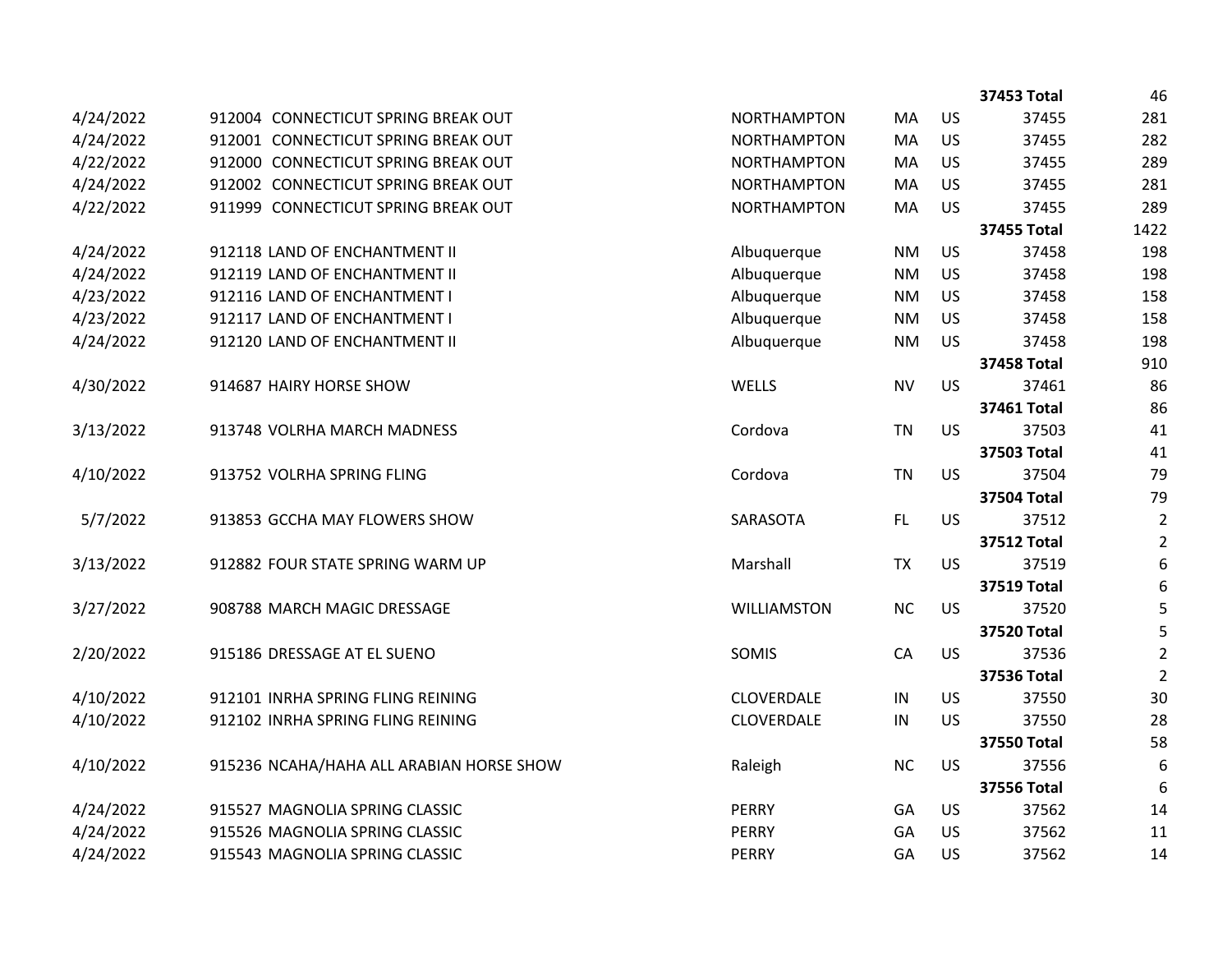|           |                                            |                       |           |           | 37562 Total        | 39    |
|-----------|--------------------------------------------|-----------------------|-----------|-----------|--------------------|-------|
| 4/24/2022 | 910866 A SUDDEN IMPULSE                    | <b>OCALA</b>          | FL.       | US        | 37576              | 1,119 |
| 4/24/2022 | 912868 A SUDDEN IMPULSE                    | <b>OCALA</b>          | FL.       | US        | 37576              | 1,119 |
| 4/24/2022 | 912867 A SUDDEN IMPULSE                    | <b>OCALA</b>          | FL.       | <b>US</b> | 37576              | 1,117 |
|           |                                            |                       |           |           | <b>37576 Total</b> | 3,355 |
| 4/30/2022 | 909645 A SUDDEN IMPULSE                    | <b>OCALA</b>          | FL.       | US        | 37577              | 876   |
| 4/30/2022 | 909644 A SUDDEN IMPULSE                    | <b>OCALA</b>          | FL.       | US        | 37577              | 877   |
| 4/30/2022 | 910867 A SUDDEN IMPULSE                    | <b>OCALA</b>          | FL.       | <b>US</b> | 37577              | 876   |
|           |                                            |                       |           |           | <b>37577 Total</b> | 2629  |
| 4/3/2022  | 910344 MILE HIGH CLASSIC                   | LOVELAND              | CO        | US        | 37580              | 457   |
| 4/3/2022  | 914654 MILE HIGH CLASSIC                   | LOVELAND              | CO        | US        | 37580              | 88    |
| 4/3/2022  | 910343 MILE HIGH CLASSIC                   | LOVELAND              | CO        | US        | 37580              | 512   |
| 4/3/2022  | 914652 MILE HIGH CLASSIC                   | LOVELAND              | CO        | US        | 37580              | 86    |
| 4/3/2022  | 910342 MILE HIGH CLASSIC                   | LOVELAND              | CO        | US        | 37580              | 512   |
| 4/3/2022  | 914655 MILE HIGH CLASSIC                   | LOVELAND              | CO        | US        | 37580              | 88    |
| 4/3/2022  | 914653 MILE HIGH CLASSIC                   | LOVELAND              | CO        | US        | 37580              | 86    |
| 4/3/2022  | 910345 MILE HIGH CLASSIC                   | LOVELAND              | CO        | <b>US</b> | 37580              | 443   |
|           |                                            |                       |           |           | <b>37580 Total</b> | 2272  |
| 4/7/2022  | 905000 NATIONAL CHAMPIONSHIP SHOW          | <b>TAMWORTH</b>       |           | AU        | 37584              | 105   |
|           |                                            |                       |           |           | <b>37584 Total</b> | 105   |
| 4/9/2022  | 915536 NY EQUINE EXTRAVAGANZA RANCH RIDING | CAZENOVIA             | <b>NY</b> | <b>US</b> | 37585              | 17    |
|           |                                            |                       |           |           | <b>37585 Total</b> | 17    |
| 5/1/2022  | 911997 SINSHEIM OPEN                       | SINSHEIM              |           | DE        | 37594              | 100   |
| 5/1/2022  | 911998 SINSHEIM OPEN                       | SINSHEIM              |           | DE        | 37594              | 23    |
|           |                                            |                       |           |           | <b>37594 Total</b> | 123   |
| 3/5/2022  | 915538 SPRING FLING                        | <b>AMITE</b>          | LA        | <b>US</b> | 37619              | 106   |
|           |                                            |                       |           |           | <b>37619 Total</b> | 106   |
| 3/6/2022  | 915539 NO GLITTER                          | <b>LINDLAR</b>        |           | DE        | 37621              | 52    |
|           |                                            |                       |           |           | <b>37621 Total</b> | 52    |
| 5/8/2022  | 915542 ROCKSLIDE                           | SAANICHTON            | <b>BC</b> | CA        | 37632              | 11    |
|           |                                            |                       |           |           | 37632 Total        | 11    |
| 3/13/2022 | 905317 DAVID INTERNATIONAL FAIR            | <b>DAVID CHIRIQUI</b> |           | PA        | 37633              | 73    |
|           |                                            |                       |           |           | 37633 Total        | 73    |
| 4/18/2022 | 914572 BURLEY VILLA EASTER SHOW            | <b>NEW MILTON</b>     |           | GB        | 37634              | 45    |
|           |                                            |                       |           |           | 37634 Total        | 45    |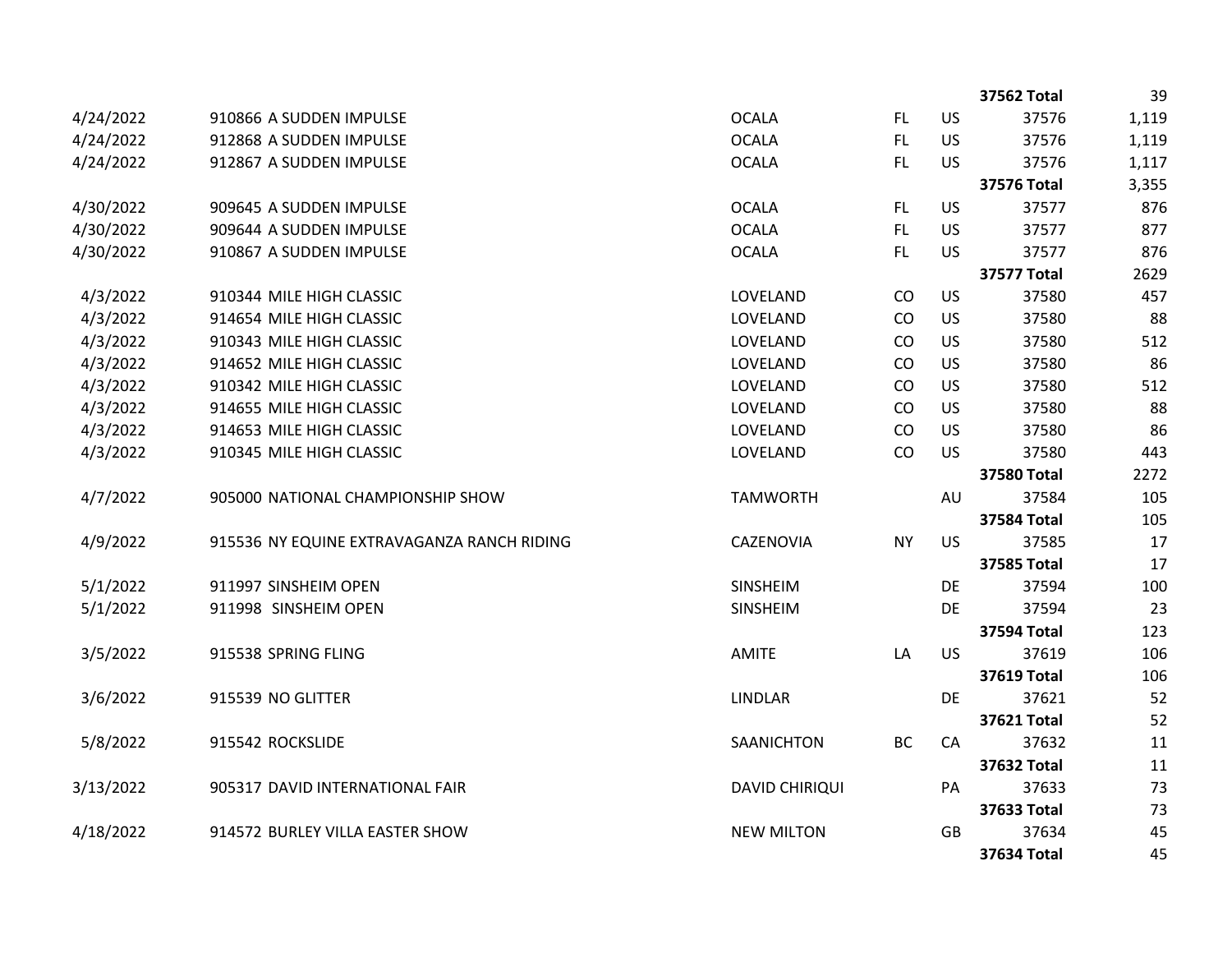| 4/30/2022 | 907571 GARDEN OF ENGLAND WAKE UP SHOW       | <b>BODIAM</b>   |           | GB        | 37637              | 42             |
|-----------|---------------------------------------------|-----------------|-----------|-----------|--------------------|----------------|
|           |                                             |                 |           |           | <b>37637 Total</b> | 42             |
| 4/30/2022 | 915546 SCPHA SHOW 4 WESTERN DRESSAGE        | <b>TEMECULA</b> | CA        | US        | 37640              | 4              |
|           |                                             |                 |           |           | <b>37640 Total</b> | 4              |
| 3/20/2022 | 915223 KIPLINGER COW SPECTACULAR            | McCook          | <b>NE</b> | US        | 37651              | 98             |
| 3/20/2022 | 915222 KIPLINGER COW SPECTACULAR            | McCook          | <b>NE</b> | US        | 37651              | 87             |
|           |                                             |                 |           |           | 37651 Total        | 185            |
| 4/30/2022 | 914167 HERITAGE DAYS CLASSIC                | Amarillo        | <b>TX</b> | US        | 37652              | 41             |
| 4/30/2022 | 914173 HERITAGE DAYS CLASSIC                | Amarillo        | <b>TX</b> | US        | 37652              | 21             |
|           |                                             |                 |           |           | <b>37652 Total</b> | 62             |
| 2/20/2022 | 915549 TWICE AS NICE DRESSAGE               | <b>NEWBERRY</b> | FL        | <b>US</b> | 37654              | 8              |
|           |                                             |                 |           |           | <b>37654 Total</b> | 8              |
| 3/13/2022 | 913940 NCRCHA ST PATRICKS DAY EVENT         | <b>WINONA</b>   | <b>MN</b> | US        | 37679              | 89             |
| 3/13/2022 | 913943 NCRCHA ST PATRICKS DAY EVENT         | <b>WINONA</b>   | <b>MN</b> | US        | 37679              | 18             |
| 3/13/2022 | 913941 NCRCHA ST PATRICKS DAY EVENT         | <b>WINONA</b>   | <b>MN</b> | US        | 37679              | 17             |
| 3/13/2022 | 913942 NCRCHA ST PATRICKS DAY EVENT         | <b>WINONA</b>   | <b>MN</b> | US        | 37679              | 22             |
|           |                                             |                 |           |           | <b>37679 Total</b> | 146            |
| 4/10/2022 | 912196 CENTRAL PLAINS MIDWEST CLASSIC DERBY | Lincoln         | <b>NE</b> | US        | 37680              | 47             |
| 4/10/2022 | 912195 CENTRAL PLAINS MIDWEST CLASSIC DERBY | Lincoln         | <b>NE</b> | US        | 37680              | 43             |
|           |                                             |                 |           |           | 37680 Total        | 90             |
| 4/10/2022 | 911239 BLUE ANGEL DRESSAGE II               | PENSACOLA       | FL        | US        | 37693              | $\overline{2}$ |
| 4/10/2022 | 910186 BLUE ANGEL DRESSAGE I                | PENSACOLA       | FL.       | US        | 37693              | $\overline{2}$ |
|           |                                             |                 |           |           | 37693 Total        | $\overline{4}$ |
| 4/16/2022 | 913937 NCRCHA COWHORSE EVENT                | <b>WINONA</b>   | <b>MN</b> | US        | 37699              | 19             |
| 4/16/2022 | 913936 NCRCHA COWHORSE EVENT                | <b>WINONA</b>   | <b>MN</b> | <b>US</b> | 37699              | 10             |
| 4/16/2022 | 913938 NCRCHA COWHORSE EVENT                | <b>WINONA</b>   | <b>MN</b> | US        | 37699              | 9              |
| 4/16/2022 | 913935 NCRCHA COWHORSE EVENT                | <b>WINONA</b>   | <b>MN</b> | <b>US</b> | 37699              | 211            |
|           |                                             |                 |           |           | <b>37699 Total</b> | 249            |
| 4/24/2022 | 913116 BACK TO BASICS 2                     | South Jordan    | UT        | US        | 37720              | 113            |
| 4/24/2022 | 913117 BACK TO BASICS 2                     | South Jordan    | UT        | <b>US</b> | 37720              | 113            |
| 4/24/2022 | 912394 BACK TO BASICS 2                     | South Jordan    | UT        | <b>US</b> | 37720              | 341            |
| 4/24/2022 | 912393 BACK TO BASICS 2                     | South Jordan    | UT        | <b>US</b> | 37720              | 341            |
| 4/24/2022 | 915212 BACK TO BASICS 2                     | South Jordan    | UT        | US        | 37720              | 113            |
| 4/24/2022 | 915213 BACK TO BASICS 2                     | South Jordan    | UT        | US        | 37720              | 113            |
| 4/24/2022 | 910098 BACK TO BASICS 2                     | South Jordan    | UT        | US        | 37720              | 341            |